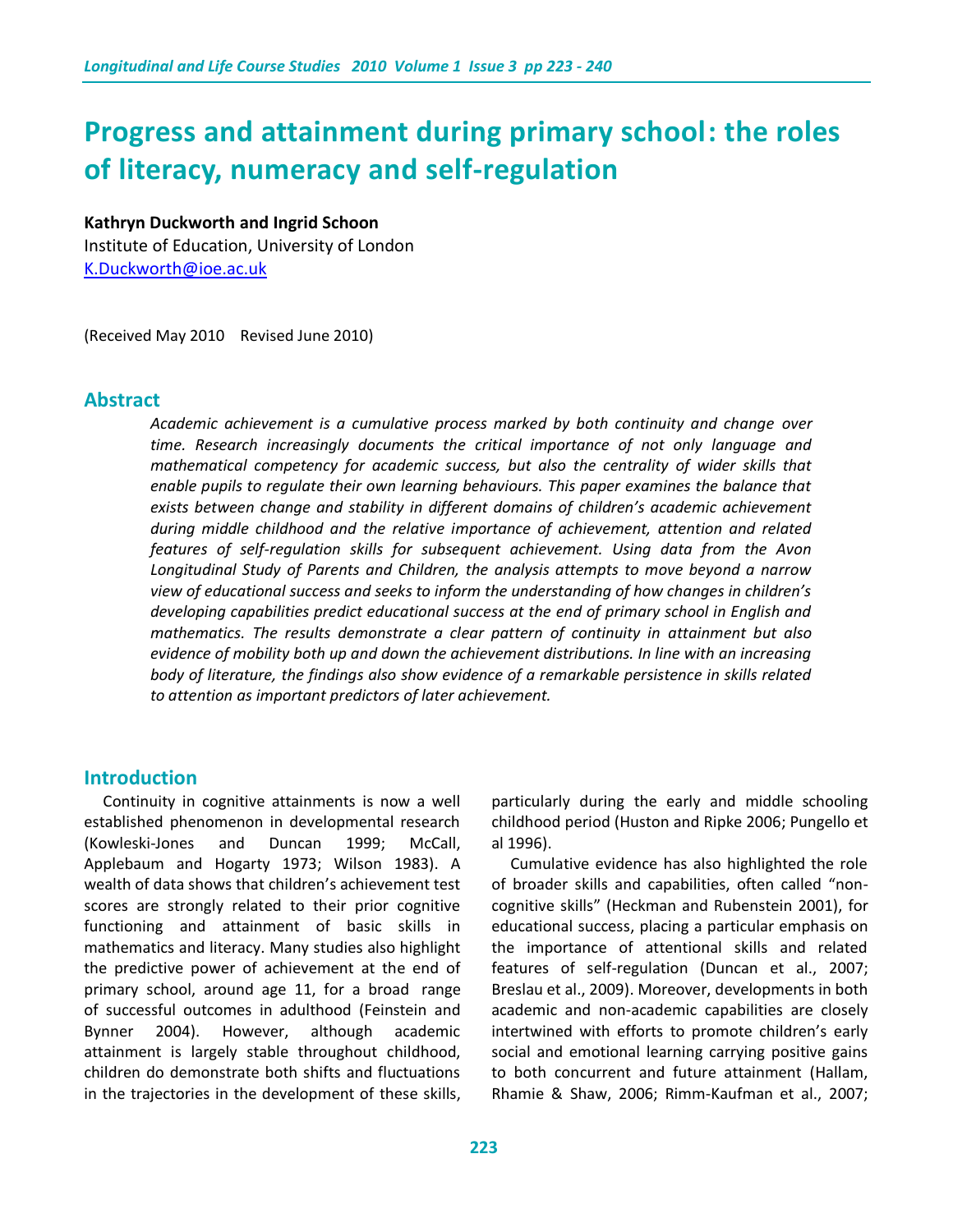Zins et al., 2004). Yet in the current era of assessment practices and standards-based accountability, schools may feel pressured to de-emphasise the development of these broader capabilities and in doing so limit the opportunity for every child to "develop at the best pace, and [ensure that] no child gets left behind" (DfES, 2006, p.1).

 This paper explores the balance that exists between change and stability in different domains of children's academic achievement during primary school. The analysis seeks to inform the understanding of how changes in achievement and pupils' capabilities to regulate their own learning over the Key Stage 1 (KS1) period<sup>i</sup>, predict subsequent educational success at the end of primary school in English and mathematics Key Stage 2 (KS2) tests (the National Curriculum assessments at the end of primary school). Finally, following on from the more holistic approaches to the development of children's cognitive capacities outlined in Schoon et al 2010 (thisissue), we investigate links between measures of achievement, attention and related features of selfregulatory and motivational skills. Using longitudinal data from a cohort of children born in the early 1990s, this paper considers how the different foundation stones of literacy and numeracy, attention and other features of self-regulation, such as locus of control and scholastic competence, operate to support progress and attainment once children are in formal schooling. The methodology used attempts to isolate the relative contributions of skills and capabilities developed during the early school years for later academic success, by controlling for earlier development as well as for an extensive set of prior child and family influences associated with children's achievement.

#### **Development in middle childhood**

 Middle childhood roughly spans the period from 5 to 12 years of age and is marked by considerable developmental changes in many domains (Collins 1984). Consequently it has been distinguished from early childhood and adolescence along a number of dimensions, yet has received comparatively little attention relative to other developmental periods, such as infancy, early-childhood and adolescence (Huston and Ripke 2006). Moreover, the period between 5 and 7 years of age forms the first years of schooling for almost every society that provides formal education, suggesting some universal recognition that the abilities needed for such schooling emerge during this age period.

 Throughout middle childhood, children become more adept at acquiring new information, consolidating, extending and integrating previously acquired knowledge, and using this information in subsequent reasoning and action. Evidence here suggests that during this period of development, children 'learn to learn', adapting previous strategies to develop new cognitive skills that enable them to think more flexibly and subtly than during the preschool years (Hiebert and Wearne 1996; Leppänen, Niemi, Aunola and Nurmi 2006; Scarborough 2001; Storch and Whitehurst 2002). As these skills become more automatic, attentional resources can be devoted to learning more complex tasks and making learning more efficient. Such evidence has contributed to the move away from discrete, qualitative stages in development, towards the recognition that individual development is a continual process, where children steadily become better and more efficient information processors as skills advance and the brain develops a greater capacity for more complicated procedures (Keating 2004; Siegler and Alibali 2004).

 Given that the learning trajectories children embark on during primary school are marked by both stability and change, practitioners and policy makers need to have a clear understanding of this balance, to best support progression in learning for all children. There is therefore a need to address questions that focus on the extent to which, and in what ways, fundamental skills implicated in educational success are fixed or become crystallised, before children make the important transition to secondary school. By understanding the complex patterns of stability and change in attainment during primary school, we will be better placed to address disparities of underachievement and ensure that every child is able to achieve their full potential.

#### **Beyond a narrow view of academic achievement**

 Success in school, while clearly dependent on general intelligence, foundational skills in literacy and numeracy and other cognitive processes such as memory, is also a product of broader self-regulatory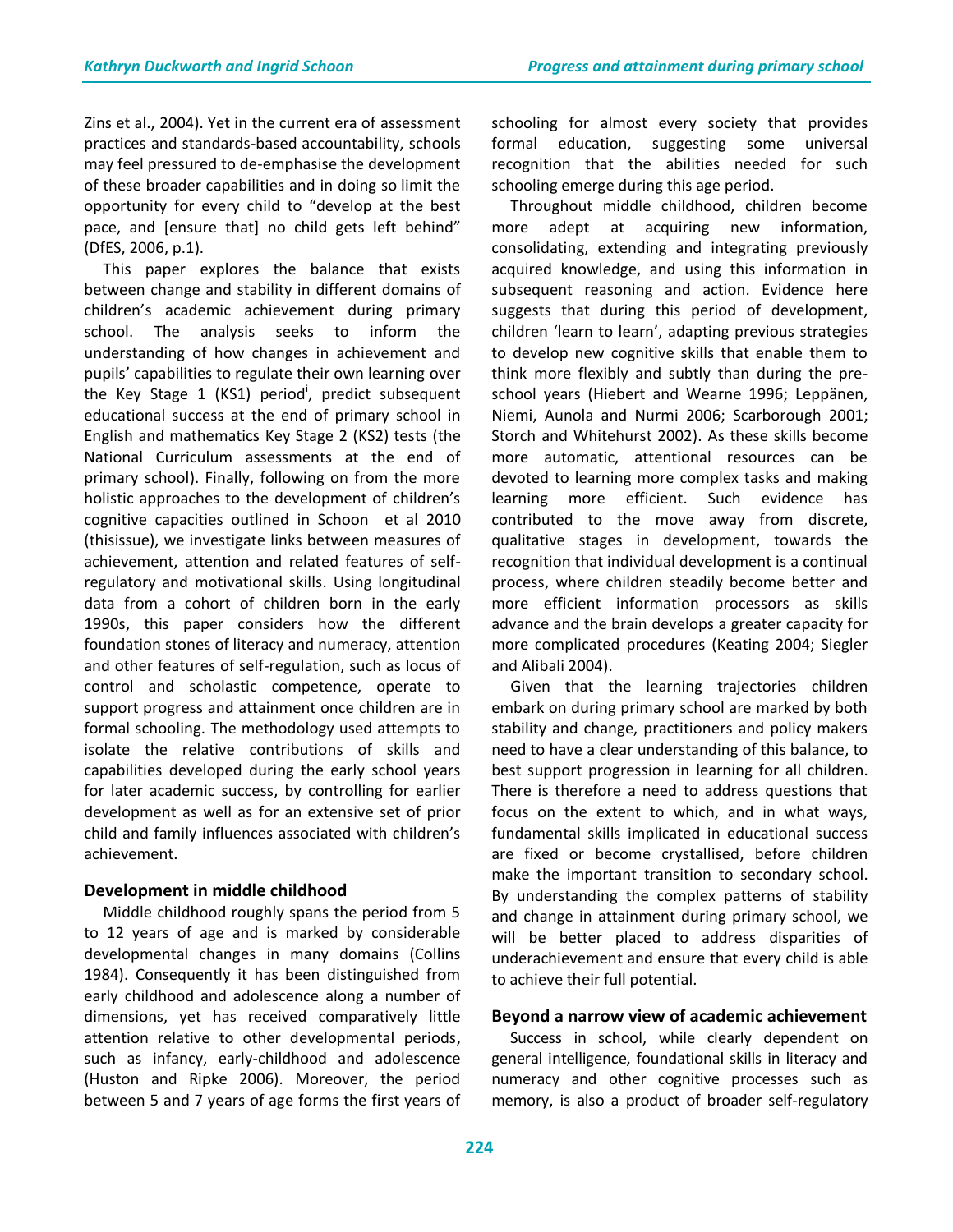and socio-emotional skills and individual adjustment (Duncan et al 2007; Heckman, Stixrud and Urzua 2006). Attention and related self-regulatory features of the child, such as concentration and persistence versus impatience and impulsivity, are expected to increase, or decrease, the capacity that children have for engagement in the classroom, as well as their level of sustained participation in academic activities. While less common than research on development of cognitive skills, studies investigating the associations between children's attention-related classroom behaviour and school performance, consistently suggest that the ability to control and sustain attention predicts achievement during pre-school and school years (Alexander, Entwisle and Dauber 1993; Raver, Smith-Donald, Hayes and Jones 2005). Moreover, these authors suggest that children who are engaged, interested and pay attention, not only spend more time on task, but also invest in greater quality time in this respect.

 Recent research documenting the particular importance of attentional skills for subsequent academic achievement shows that, while attention problems are frequently found in conjunction with other behavioural difficulties, they are conceptually distinct from other problem behaviours, and relate to achievement outcomes in unique ways. For example, Duncan and colleagues (2007) found that the association of disruptive behaviours and emotional problems had no bearing on school performance once attention was taken into account (see also Barriga et al 2002; Breslau et al 2009). This association is true, independent of prior levels of cognitive attainment (see also McClelland, Morrison and Holmes, 2000; Yen, Konold and McDermott, 2004) and after taking into account changes in attentional skills over time (Breslau et al 2010), further indicating that children with greater and more adaptive self-regulatory skills are more likely to succeed academically. Moreover, while the contribution of learning-related behaviours is relatively small in comparison to academic ability, authors here highlight that skills such as attention, persistence, perceived control, motivation and confidence are more easily amenable through intervention (Blackwell, Trzesniewski and Dweck 2007; Diamond, Barnett, Thomas and Munroe 2007; Rimm-Kaufmann et al 2007).

## **Aims and Hypotheses**

 The aims of this investigation were twofold: (1) to explore the degree of stability versus malleability in the development of literacy and numeracy across the Key Stage assessments; and (2) to examine the relative importance of changes in developing skills and capabilities for achievement at the end of primary school. By examining how children progress over the KS2 period using a broad set of developing capabilities, the analyses aim to unpack some of the individual differences, progression disparities and attainment gaps that can get averaged out in nationally descriptive, target-focussed-only data.

# **Method**

# **Data**

 The study is based on data collected for the Avon Longitudinal Study of Parents and Children (ALSPAC), an ongoing population-based study designed to investigate the effects of environmental, genetic and other influences on the health and development of children (Golding, Pembrey, Jones and the ALSPAC study team, 2001). To be eligible for the study, mothers had to be resident in the former Avon Health Authority area" while pregnant, with an expected date of delivery between 1st April 1991 and 31st December 1992.<sup>iii</sup> More than 80% of the known births from the geographically defined catchment area were included, resulting in a total cohort of 14,062 live births.

 These data are unique amongst large sample, longitudinal birth cohort studies in the UK, in surveying children year on year, plus each child's mother and her partner(s) at short, regular intervals, prenatally and later on. The study contains a wealth of data on family background, family process, the cognitive, social and behavioural development of children, and key features of the school environment. In addition, school-level data including Local Education Authority (LEA) entry assessment scores were obtained, and administrative data from the National Pupil Database (NPD) have been merged with the ALSPAC data, providing records of individual achievement in the National Curriculum Key Stage 1 and 2 assessments. These data cover all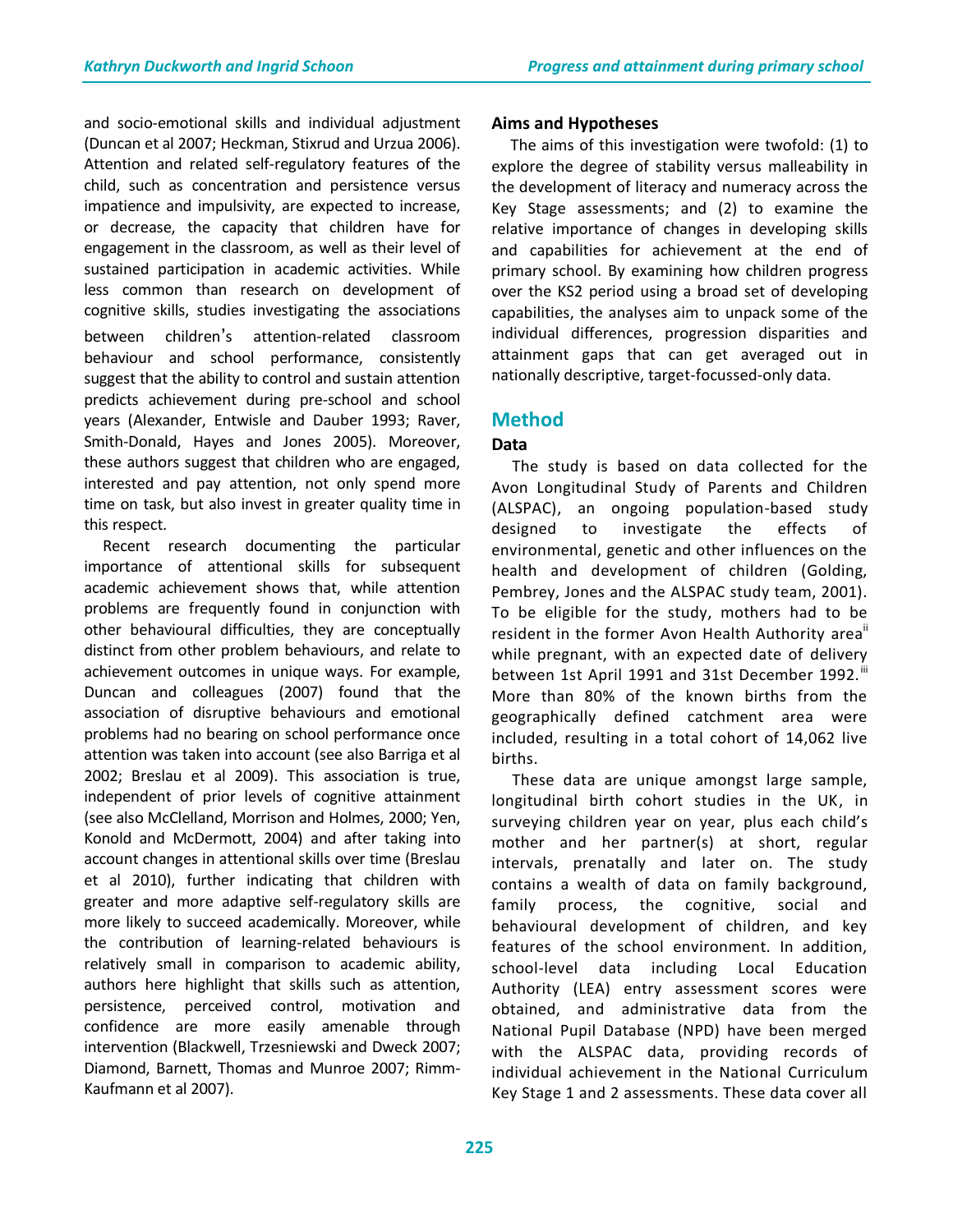relevant state schools in the four LEAs that cover this area now; Bristol, South Gloucestershire, North Somerset, and Bath and North East Somerset.

#### **Measures**

#### *Outcome measures*

 Academic achievement is assessed in Year 6, the final year of primary school, when children are aged between 10 and 11 years old, in terms of Key Stage scores in English and mathematics. The English assessment is marked out of 100 and consists of three tests: a reading test, a writing test and a spelling test. Marks are also awarded for handwriting. The mathematics test is marked out of 100 and consists of three separate tests: a calculator paper, a noncalculator paper and a mental arithmetic test. Additional marks for both English and mathematics can be gained through pupils sitting extension papers, with marks added onto their individual result to minimise any possible ceiling effects. At Key Stage 2, the national target is for 85% of 11 year olds to achieve Level 4 or above in English and mathematics. In 2002/2003, the year most ALSPAC children sat their KS2 assessments, this figure was 75% for English and 73% for mathematics (DfES 2003).

 The raw information available regarding actual marks is used to calculate 'exact' attainment levels, measured on the same scale as the National Curriculum final levels awarded. To illustrate this, consider the following example: pupils who were awarded Level 3 in English at KS2 would have achieved a mark between 24 and 43 on the English paper. The method used in this paper assigns an attainment level of 3.00 to a child who scored 24, for instance, and 3.950 to a child who scored 42; a pupil whose score was in the middle of the two thresholds (i.e. 34) is assigned a level of 3.5 (for further details of this interpolation formula see Levačić, Jenkins, Vignoles et al 2005). The advantage of this approach is that in producing a more continuous measure of attainment, we are better able to rank pupils in terms of their achievement at each Key Stage. Further, it controls for the year the pupil took their KS2 assessments and the variations in cut scores each year. In the regression analysis it also enables an approximation of the amount of 'monthly progress' made.<sup>iv</sup>

## **Key Independent Variables: Key Stage 1 assessments**

 The KS1 assessments consist of standardised tests in reading, writing, spelling and mathematics, administered in Year 2 of primary school when pupils are 6-7 years old. For this sample, the tests would have been conducted in the period 1997/98 to 1999/2000. The metric of these assessments is only available in terms of discrete Key Stage levels and consists of Levels 1, 2, 3 and 4+ , with Level 4+ being the highest<sup>v</sup> and grades A (high), B and C (low) separating out Level 2. In addition, code W ('working towards Level 1') means the child was assessed but did not achieve Level 1. Children who were absent or disapplied $v$  from the KS1 tests are excluded from all analyses. The target level for all children at Key Stage 1 is Level 2, specifically Level 2B.

 Despite the discrete level categories, the relationship between KS1 assessments and KS2 attainment is remarkably linear (results not reported). As such, in the analysis presented below, the KS1 measures are treated as continuous. For simplicity, we use an overall measure of literacy taken as the first factor solution of the reading, writing and spelling assessments. Sensitivity checks on these data revealed remarkably linear relations within each assessment and in their predictive associations with the KS2 assessments. Therefore the use of an overall literacy score is not considered problematic. KS1 assessments were standardised with mean  $= 0$ , standard deviation = 1.

# **Key Independent Variables: Clinic assessments at age 8**

*Inattention*. Three tasks, taken from the TEACh (Tests of Everyday Attention for Children) adapted from the adult version by Robertson 1996), were given to children during the clinic assessment at age 8, reflecting three attentional domains: selective attention; the ability to divide attention between two tasks, and attentional control (Posner and Petersen 1990). These three latent constructs of underlying cognitive attention processes appear stable across the life course and have been shown to better capture the non-unitary nature of attention (Chan, Lai and Robertson 2006; Manly et al 2001). The overall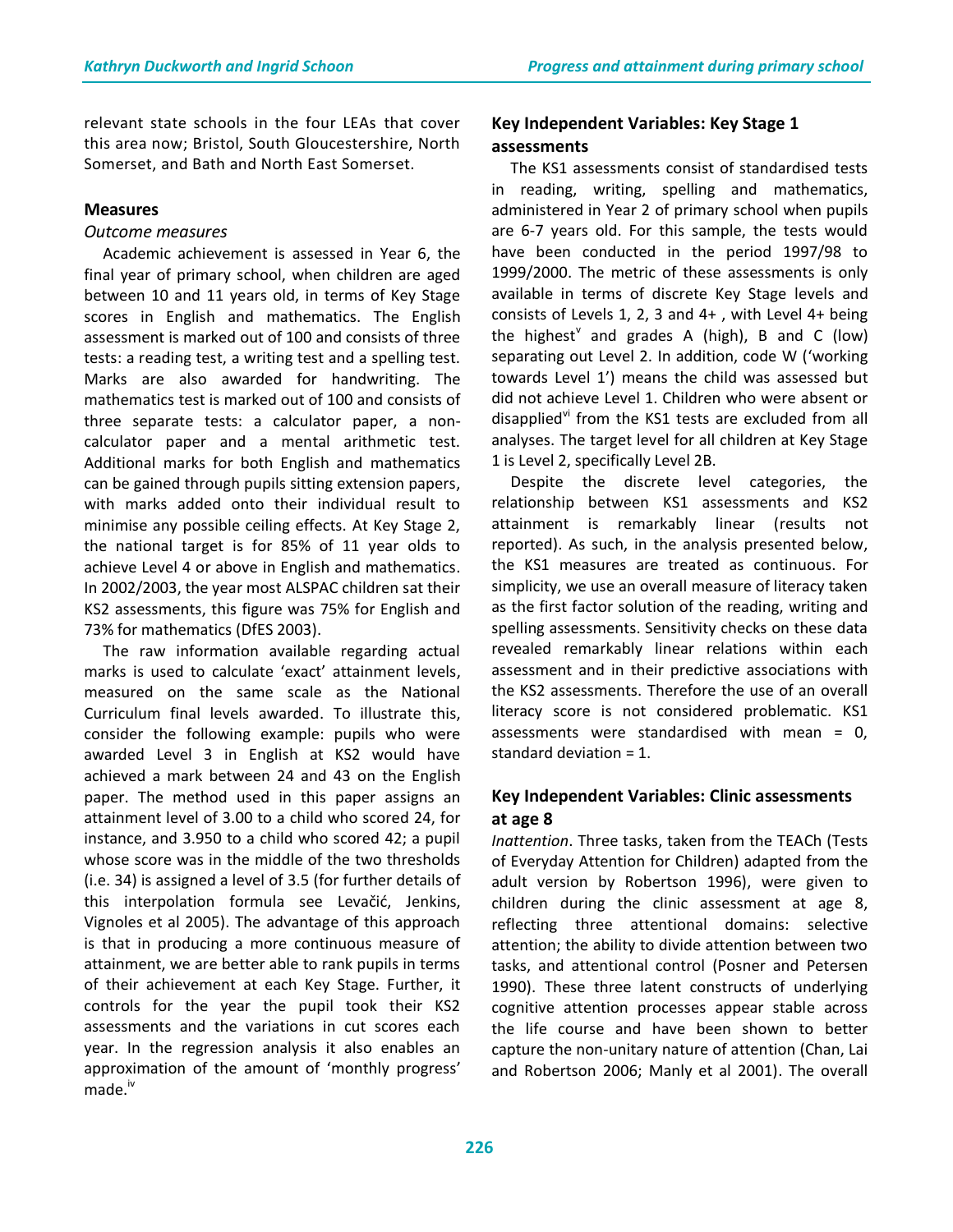measure of attention used was taken as the first factor of these three scores.

*Locus of control*. Locus of control assesses selfperceived control in individuals' lives. People who believe that an outcome is largely contingent on their own actions are seen as having a more internal locus of control, while those who feel that their lives are determined more by luck, fate, chance and other people, are considered to have an external locus of control (Deci and Ryan 1987). Measures of internality and externality have been shown to be associated with a number of different factors, including academic achievement, psychological well-being and beliefs (Lefcourt 1982). The measure used here was a shortened, 12-item version of the Nowicki-Strickland Internal-External scale (NSIE scales, Nowicki and Duke 1974) for pre-school and primary children, and included questions such as "Is doing well in your class-work just a matter of 'luck' for you?", "Do you think that preparing for tests is a waste of time?" and "Does planning ahead make good things happen?". A high score indicates a more external locus of control.

*Self-esteem and scholastic competence*. Self-concept is assessed by ratings on the Self-Perception Profile for Children (SPPC) which measures children's selfperception on scales of global self-worth and scholastic competence (Harter 1982). Statements include the following items such as: "some children feel they are very good at their school work but other children worry about whether they can do the school work assigned to them" or "some children are often unhappy with themselves but other children are pretty pleased with themselves". Higher scores represent greater scholastic competence or greater global self-worth.

#### **Covariates**

 School Entry Assessment data come from teacheradministered tests, developed by reception teachers in partnership with head teachers, advisors and an educational psychologist, and, while not exactly the same, are remarkably similar to the National Foundation Stage assessments (South Gloucestershire Professional and Curriculum Support Service 1996). The primary purposes of the Entry Assessment were to establish an assessment of strengths and needs for pupils at entry to school, from which to plan, and against which progress can be measured to the end of KS1. The Entry Assessment is made up of four required areas in language, reading, writing and mathematics, which were administered in the first few weeks of starting Reception (Herrick and Golding 2004).

*Strengths and Difficulties at age 6.* When the cohort members were 6, mothers/primary caregivers were asked to complete the Strengths and Difficulties Questionnaire (SDQ), a 25-item behavioural screening questionnaire (Goodman 1997). The SDQ has five sections that cover details of emotional difficulties; conduct problems; hyperactivity or inattention; friendships and peer groups; positive social behaviour.

A number of further control variables were included in the analysis to reduce bias due to omitted variables:

- $\bullet$ Household education - combination of both parents' highest level of educational qualifications coded on a scale from 0 to 4: CSE/lower; less than Level 2 academic and vocational qualifications; Olevel/GCSE/Level 2 vocational qualifications; Alevels/Level 3 vocational qualifications; University degree and higher.<sup>VII</sup>
- Registrar General's classification of Social Class (RGSC) social class
- Experience of financial difficulties
- Mothers' age at the time of the child's birth
- Partner status
- Household tenure
- Birth weight
- Whether (and for how long) the mother breastfed
- Mother-reported locus of control
- Mother-completed Edinburgh Post Natal Depression scale (Cox, Holden and Sagovsky 1987) and Crown Crisp Experiential Index measuring depression, anxiety and somatic symptoms (Crown and Crisp 1979)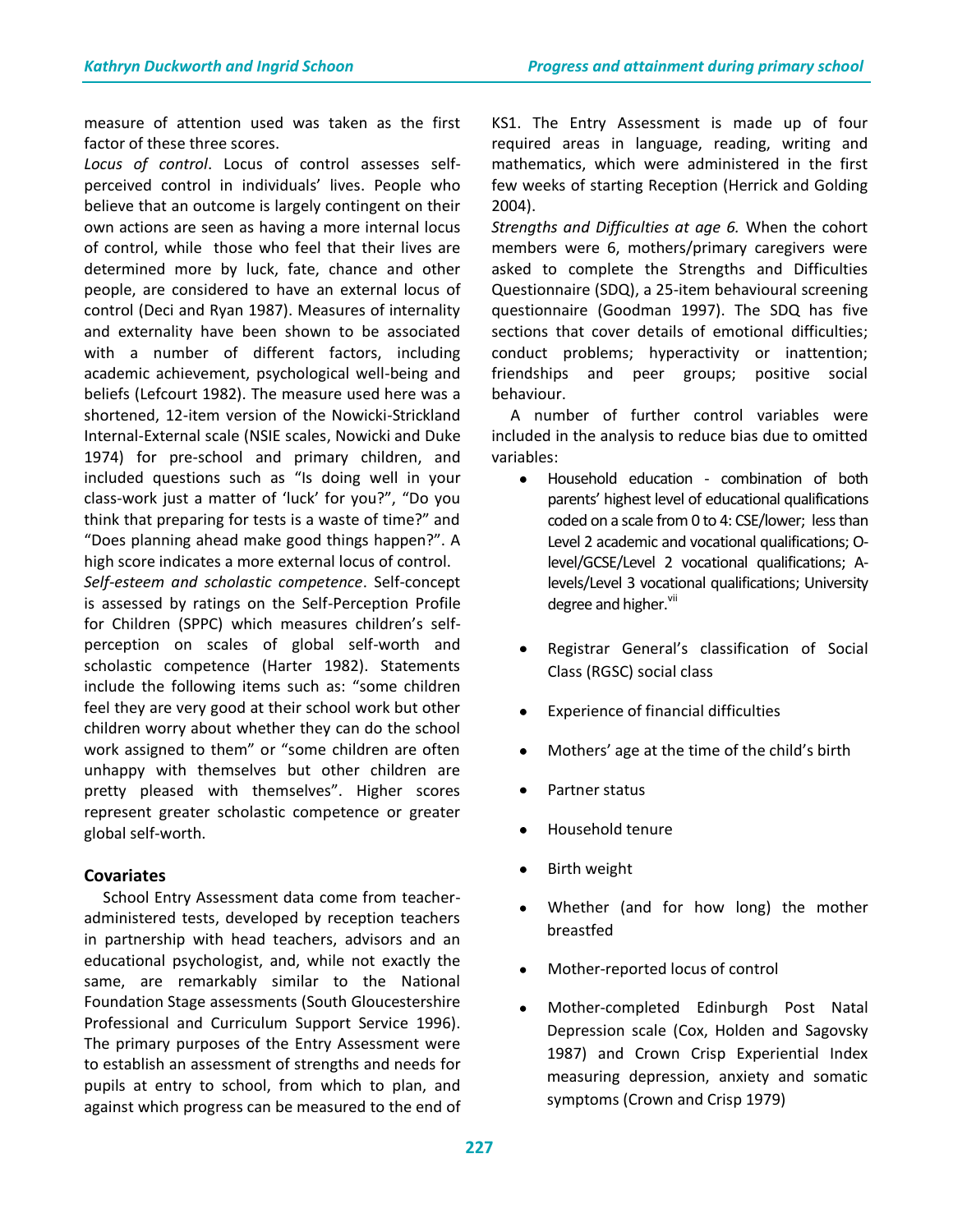Mother-child interactions were assessed using the summed responses from the mother/parents to questions about how frequently they sing and read to/with their children, play with them and try to teach them colours, letters and nursery rhymes etc. during the pre-school years. Questions regarding activities outside the home and the number of books and toys in the home during this time were also asked.

#### **Analysis plan**

The focus of this paper is to examine progress and attainment during primary school and understand the balance that exists between change and stability in children's school test scores. To investigate how children progress from Key Stage 1 to 2, as well as what skills predict success at the end of primary school, we adopt two main analytic methods.

# **How do children progress from Key Stage 1 to Key Stage 2?**

We use transition matrices to investigate Key Stage level and quartile patterns of normative movement and overall stability in progression, also referred to as quartile continuities and discontinuities (see, for example, Blanden and Machin 2007; Feinstein 2004). Transition matrices report the conditional probabilities of being at a certain level or quartile at KS2, given the relative position in the distribution at KS1.<sup>viii</sup> They therefore enable a focus on mobility in Key Stage attainment, not only with respect to being 'on-' or 'off-target', but also in terms of who is making the expected levels of progress, and who is exceeding or falling short of the two-level improvement expectations. This information is also used to examine the likelihood of persistence in the top and bottom quartiles by gender and social background.

# **What Key Stage 1 tests are most important in predicting success at Key Stage 2?**

The second stage of these analyses uses multivariate Ordinary Least Squares (OLS) regression analysis to examine the importance of progress over the KS1 period for attainment at KS2. The interest here lies in estimating the contribution made by each of the key independent variables to attainment in

English and mathematics at KS2. The focus is on the balance between literacy and numeracy-related skills in relation to the different subject domains examined at the end of primary school, and on the particular contribution of attention relative to other developing features of self-regulation. In order to counter problems of omitted variable bias, which is likely to arise if unobserved family or child characteristics are correlated with children's developing academic skills and capabilities and their subsequent educational achievement, we include as many prior measures of relevant child and family characteristics as possible.

## **Missing data**

The problem of missing data is inherent in the use of longitudinal datasets. Only individuals with complete data for the outcome variables (Key Stage 2) are used in our analysis. We also exclude those who are missing parental education information, in order that we have crucial socio-demographic measures for subsequent analysis, yielding a sample size of  $N =$ 9,994, approximately 71% of the original sample of live births. To handle the missing data, we used multiple imputation (MI) techniques (Rubin 1987; Schafer 1997), implemented in STATA. MI does not attempt to estimate each missing value through simulated ones, but rather completes the data several times by imputing multiple random draws of the missing values from a predictive distribution. These multiply imputed datasets are then analysed using standard procedures for complete data, combing the results to obtain overall estimates and standard errors that reflect variability across imputations. This approach assumes that data were missing at random, that is missing, but conditional on other observed characteristics in the data set, although not on the outcome of interest (Schaffer 1997). The advantage of the MI approach is that these auxiliary variables, while not in the model of interest, can be conditioned on at the imputation stage to improve the efficiency of the imputed data, and so produce more robust and reliable statistical inferences about the population of interest, that better reflect uncertainty due to missing values (see Goldstein 2009, for further discussion of handling attrition and non-response in longitudinal data).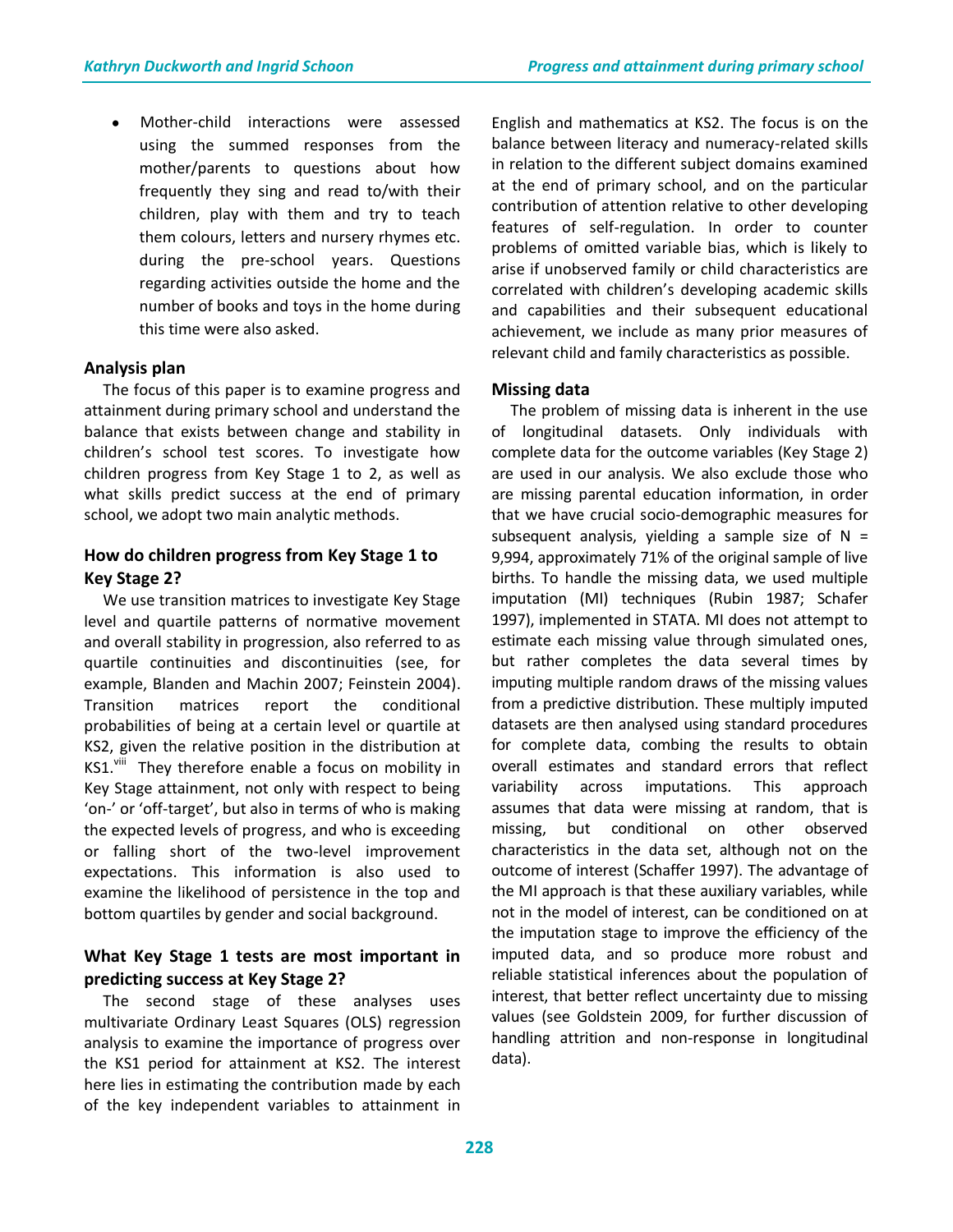#### **Results**

In Table 1, we present bivariate correlations between the outcome and key independent variables. For the attainment outcomes, the strengths of these relationships are greatest within the Key Stage assessment period, but the associations over time are also strongly correlated, indicating a high degree of stability across primary school assessment. Correlations are also strongest within subject domains: the KS1 combined measure of literacy is more strongly associated with KS2 English, and KS1 mathematics more with KS2 mathematics. The measures of attention problems are negatively associated – and comparable in size - with the achievement measures at both KS1 and KS2 and, as predicted, more so than any of the other age 8 assessments.

Transition matrices (Table 2) show the average probability, or the likelihood, of a pupil attaining a certain level in Key Stage 2 assessments, given the level they attained at Key Stage 1. Boxes are shaded dark grey to show the (minimum) expected level of progression for each Key Stage level attained over the Key Stage 2 period (lighter grey boxes indicate progress above the two expected levels). For example, within-domain mathematics attainment, 36% of those achieving the lowest level at KS1,working towards Level 1, were still below the level of the Key Stage 1 test in their assessments at Key Stage 2. At the top end of the distribution, 73% of pupils achieving Level 3 or above went on to get at least Level 5 in their mathematics assessment at the end of primary school.

 Table 2 also clearly demonstrates that the majority of pupils are achieving the two-level advancement over this Key Stage period, i.e. the considerable stability in mathematics attainment across the two assessments suggested by the correlation matrix: 54% of pupils gaining Level 1 in KS1 mathematics achieve Level 3 in KS2; 63% of those on target at Level 2B go on to Level 4 four years later. However, there is also evidence of discontinuity, with pupils both accelerating from and falling behind or off these expected trajectories. For example, the acceleration rate, i.e. those who advance more than the projected two levels (light grey area), from Level 1 at KS1 is 27%, with 4% of these pupils getting Level 5+ in KS2. The corresponding fall off rate is 18%, with 7% progressing to Level 2 and 11% appearing to have made little or no progress over the KS2 period. The within-domain literacy skill transitions from KS1 reading to KS2 English (Table 3) are comparable.

|     |                             | (1)    | (2)    | (3)          | (4)    | (5)          | (6)    | (7) | (8) |
|-----|-----------------------------|--------|--------|--------------|--------|--------------|--------|-----|-----|
| (1) | Key Stage 2 Mathematics     | 1      |        |              |        |              |        |     |     |
| (2) | Key Stage 2 English         | .71    | 1      |              |        |              |        |     |     |
| (3) | Key Stage 1 Mathematics     | .66    | .55    | $\mathbf{1}$ |        |              |        |     |     |
| (4) | Key Stage 1 English*        | .58    | .67    | .71          | 1      |              |        |     |     |
| (5) | Age 8 Inattention           | $-.29$ | $-.28$ | $-.31$       | $-.30$ | $\mathbf{1}$ |        |     |     |
| (6) | Age 8 Locus of Control      | $-.25$ | $-.25$ | $-.24$       | $-.24$ | .12          | 1      |     |     |
| (7) | Age 8 Scholastic Competence | .22    | .20    | .23          | .23    | $-.11$       | $-.21$ | 1   |     |
| (8) | Age 8 Self Esteem           | .09    | .11    | .09          | .11    | $-.08$       | $-.16$ | .42 | 1   |

**Table 1. Bivariate correlations between all outcome and key independent variables**

Table notes. All significant at 5%

\* Key Stage 1 English is the first factor solution of the reading, writing and spelling assessments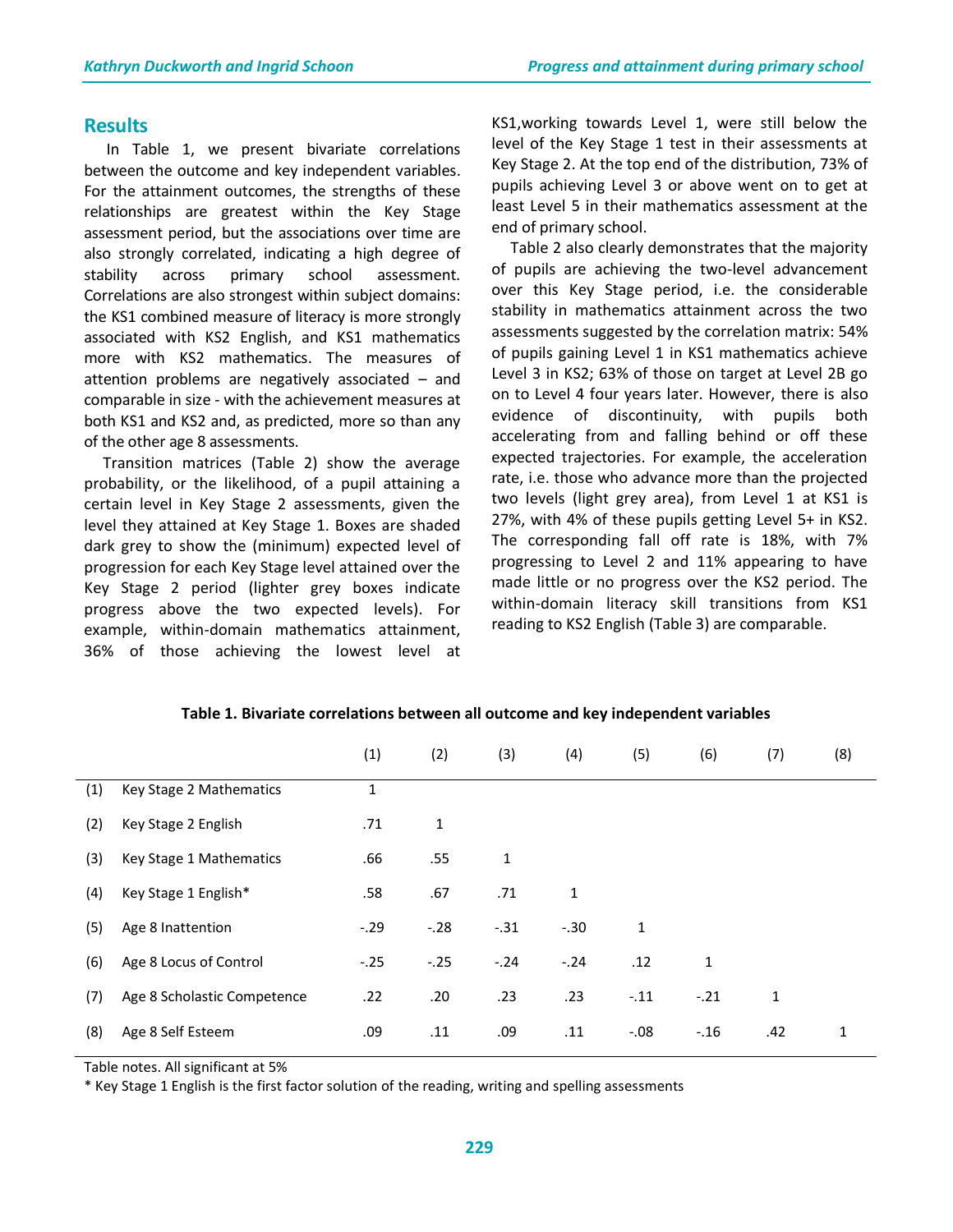| <b>KS1: Mathematics</b> | Below Lev 2 | Lev <sub>2</sub> | Lev $3$ | Lev <sub>4</sub> | Lev $5+$ |
|-------------------------|-------------|------------------|---------|------------------|----------|
| Working towards L1      | .36         | .11              | .39     | .10              | .03      |
| Level 1                 | .11         | .07              | .54     | .23              | .04      |
| Level 2C                | .01         | .02              | .39     | .50 <sub>1</sub> | .08      |
| Level 2B                | .00         | .00.             | .16     | .63              | .21      |
| Level 2A                | .00         | .00              | .05     | .55              | .40      |
| Level $3+$              | .00         | .00              | .02     | .25              | .73      |
| <b>Total</b>            | .01         | .01              | .16     | .45              | .36      |

# **Table 2. Transition matrix: Key Stage 1 mathematics to Key Stage 2 mathematics**

**KS2 Mathematics**

Table note**s.** N = 9,444

|                       |             | ווטוואָווט בעת   |                  |                  |                  |
|-----------------------|-------------|------------------|------------------|------------------|------------------|
| <b>KS1: Reading</b>   | Below Lev 2 | Lev <sub>2</sub> | Lev <sub>3</sub> | Lev <sub>4</sub> | Lev <sub>5</sub> |
| Working towards<br>L1 | .30         | .12              | .41              | .15              | .01              |
| Level 1               | .09         | .07              | .47              | .34              | .04              |
| Level 2C              | .01         | .02              | .32              | .56              | .09              |
| Level 2B              | .00.        | .00.             | .12              | .71              | .17              |
| Level 2A              | .00.        | .00.             | .05              | .66              | .29              |
| Level $3+$            | .00.        | .00              | .01              | .35              | .63              |
| <b>Total</b>          | .01         |                  | .14              | .51              | .33              |

#### **Table 3. Transition matrix: Key Stage 1 mathematics to Key Stage 2 English**

#### **KS2 English**

 *Table notes. N = 9,444*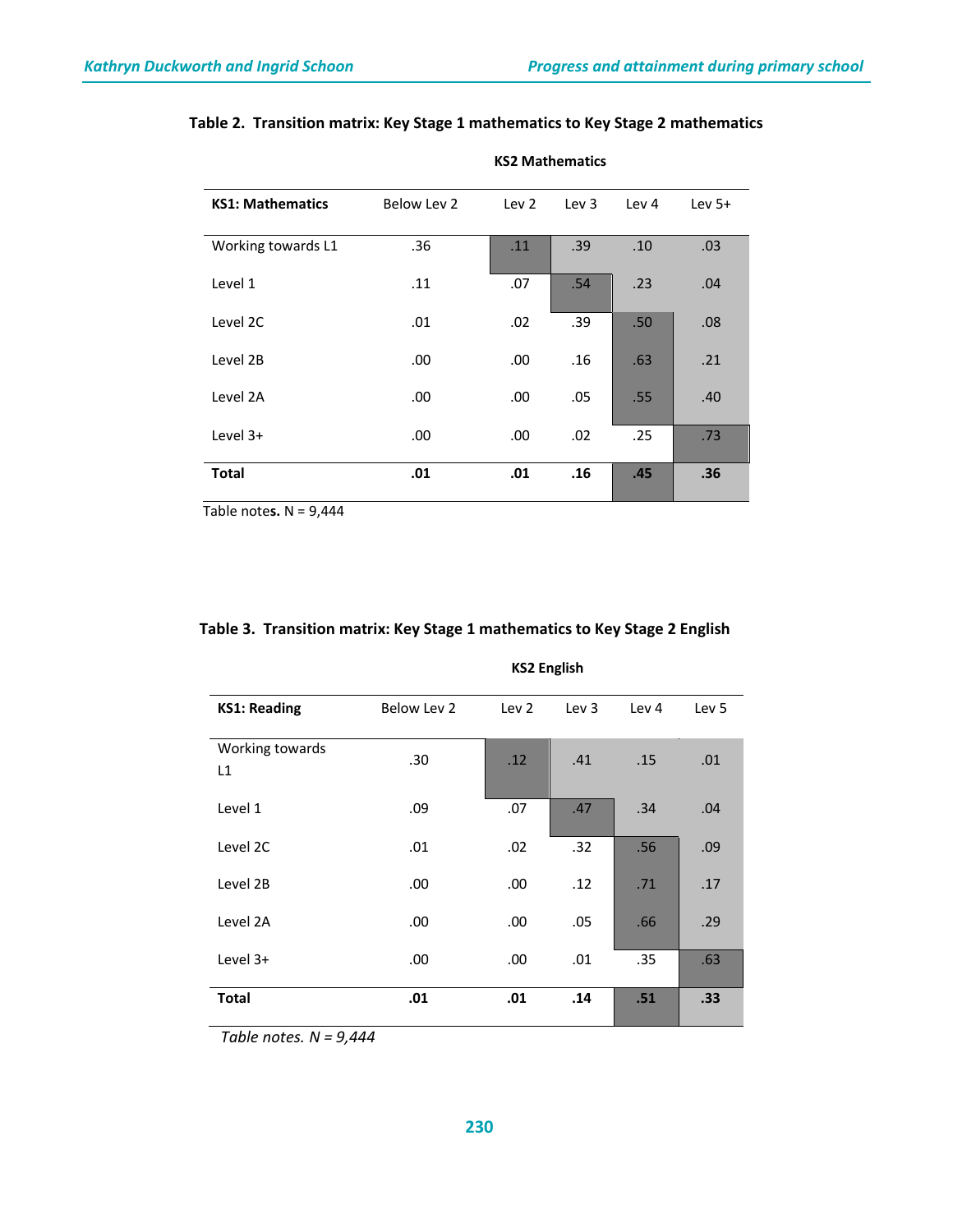# **The relative importance of developing capabilities during middle childhood**

 The findings so far highlight both change and continuity in the development of literacy and numeracy skills throughout the primary school years as measured by Key Stage assessments. The second stage of this analysis examines what skills predict success at KS2 and uses regression analysis to estimate the importance of changes measured in literacy and numeracy achievement, attentional skills, and related features of self-regulation during middle childhood for predicting success at KS2 in English and mathematics.

 Tables 4 and 5 show the regressions of the KS2 English and mathematics, respectively, on the KS1 assessments in mathematics and literacy, and the age 8 clinic assessments of self-regulation and individual adjustment. All models control for age in weeks and gender. Model 1 in each table, shows the bivariate association between each on the key independent variables and the outcome of interest. Model 2 adds both KS1 measures into the model simultaneously, and model 3 shows the associations with each outcome when only the age 8 clinic assessments are included. Model 4 gives the associations when all the key independent variables are included. The next model, Model 5, adds the controls for child and family background characteristics. This is our preferred model of the "effects" of early skills and capabilities on KS2 attainment: given that when we control for prior measures of mathematics and English attainment and earlier attention and self-regulatory skills, the coefficients on the key independent variables of interest carry a *change* interpretation. While this change model is considerably more robust to omitted variable bias than is a model using static measures at a given age, we remain cautious in making strong claims of causality.<sup>ix</sup> Finally, Model 6 reports the conditional estimates for the five age 8 clinic assessments only, i.e. it excludes the KS1 and Entry Assessment achievement measures, in order to better assess the contributions that these broader capabilities and self-regulatory skills make to later academic attainment, that could have been diluted through their inclusion; while attentional skills have been shown to relate to academic achievement independent of prior cognitive performance, it is likely that aspects of self-regulatory capabilities are picked up within the assessment of academic skills. Coefficients are shown in the adjusted metric of KS2 levels summarised above, such that each unit increase in the KS1 test or age 8 clinic assessment, equates to a corresponding increase in the KS2 level.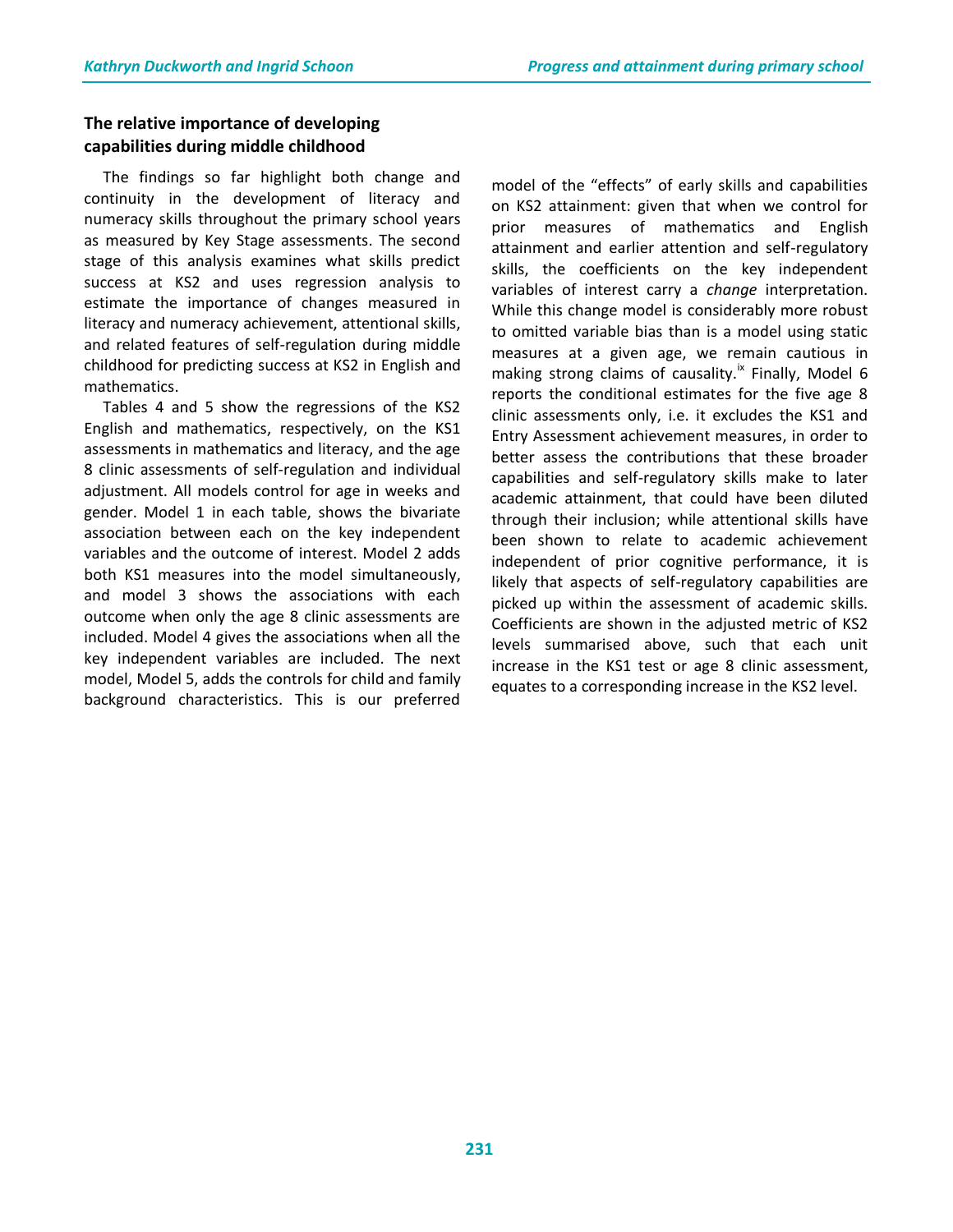## **Table 4. Coefficients and standard errors from regression models of Key Stage 2 mathematics on Key Stage 1 assessments and age 8 clinic measures**

| <b>Key Stage 2 Mathematics</b>      |                          |       |        |     |         |        |        |       |                |        |                    |       |
|-------------------------------------|--------------------------|-------|--------|-----|---------|--------|--------|-------|----------------|--------|--------------------|-------|
| Model:                              | (1)                      |       | (2)    |     | (3)     |        | (4)    |       | (5)            |        | (6)                |       |
| Key Stage 1 assessments             |                          |       |        |     |         |        |        |       |                |        |                    |       |
| Mathematics                         | .56                      | ***   | .40    | *** |         |        | .38    | ***   | .34            | ***    |                    |       |
|                                     | (.01)                    |       | (.01)  |     |         |        | (.01)  |       | (.01)          |        |                    |       |
| English                             | .50                      | $***$ | .23    | *** |         |        | .20    | ***   | .15            | ***    |                    |       |
|                                     | (.01)                    |       | (.01)  |     |         |        | (.01)  |       | (.01)          |        |                    |       |
| Clinic assessments at age 8         |                          |       |        |     |         |        |        |       |                |        |                    |       |
| Inattention                         | $-.25$                   | ***   |        |     | $-23$   | ***    | $-.06$ | ***   | $-.06$         | ***    | $-.18$             | ***   |
|                                     | (.01)                    |       |        |     | (.01)   |        | (.01)  |       | (.01)          |        | (.01)              |       |
| Locus of control                    | $-.22$                   | ***   |        |     | $-0.17$ | ***    | $-.06$ | $***$ | $-.03$         | $***$  | $-.09$             | ***   |
|                                     | (.01)                    |       |        |     | (.01)   |        | (.01)  |       | (.01)          |        | (.01)              |       |
| Scholastic competence               | .18                      | ***   |        |     | .13     | $***$  | .04    | $***$ | .04            | $***$  | .10                | $***$ |
|                                     | (.01)                    |       |        |     | (.01)   |        | (.01)  |       | (.01)          |        | (.01)              |       |
| Self esteem                         | .07                      | ***   |        |     | $-.02$  | $\ast$ | $-.01$ |       | $-.01$         |        | $-.03$             | $***$ |
|                                     | (.01)                    |       |        |     | (.01)   |        | (.01)  |       | (.01)          |        | (.01)              |       |
|                                     |                          |       |        |     |         |        |        |       |                |        |                    |       |
| Entry assessments                   |                          |       |        |     |         |        |        |       |                |        |                    |       |
| Mathematics                         |                          |       |        |     |         |        |        |       | .07            | ***    |                    |       |
|                                     |                          |       |        |     |         |        |        |       | (.01)          |        |                    |       |
| English                             |                          |       |        |     |         |        |        |       | .03            | $***$  |                    |       |
|                                     |                          |       |        |     |         |        |        |       | (.01)          |        |                    |       |
|                                     |                          |       |        |     |         |        |        |       |                |        |                    |       |
| Strengths and Difficulties at age 6 |                          |       |        |     |         |        |        |       |                |        |                    |       |
| Inattentive/Hyperactive behaviour   |                          |       |        |     |         |        |        |       | $-.04$         | ***    | $-.12$             | ***   |
|                                     |                          |       |        |     |         |        |        |       | (.01)          |        | (.01)              |       |
| Conduct Disorder                    |                          |       |        |     |         |        |        |       | $-.02$         |        | $-.03$             | ∗     |
|                                     |                          |       |        |     |         |        |        |       | (.01)          |        | (.01)              |       |
| Prosocial behaviour                 |                          |       |        |     |         |        |        |       | $-.02$         | $\ast$ | $-.03$             | $***$ |
|                                     |                          |       |        |     |         |        |        |       | (.01)          |        | (.01)              |       |
| <b>Emotional problems</b>           |                          |       |        |     |         |        |        |       | $-.01$         |        | $-.01$             |       |
|                                     |                          |       |        |     |         |        |        |       | (.01)          |        | (.01)              |       |
| Peer problems                       |                          |       |        |     |         |        |        |       | .00            |        | $-.01$             |       |
|                                     |                          |       |        |     |         |        |        |       | (.01)          |        | (.01)              |       |
|                                     |                          |       |        |     |         |        |        |       |                |        |                    |       |
| Girl                                |                          |       | $-.17$ | *** | $-.12$  | ***    | $-.17$ | ***   | $-.17$         | ***    | $-.13$             | $***$ |
|                                     |                          |       | (.01)  |     | (.02)   |        | (.01)  |       | (.01)          |        | (.02)              |       |
| Controls                            |                          |       |        |     |         |        |        |       | $\pmb{\times}$ |        | $\pmb{\mathsf{X}}$ |       |
| Observations                        | 9994                     |       | 9994   |     | 9994    |        | 9994   |       | 9994           |        | 9994               |       |
| R-squared                           | $\overline{\phantom{a}}$ |       | .47    |     | .19     |        | .48    |       | .51            |        | .29                |       |

Table notes**.** \*\*\* p< .001, \*\* p< .01, \* p< .05

All independent variables shown are standardised ( $M = 0$ , Std. Dev. = 1). Robust standard errors in brackets. Control variables include: parents' education, parents' socioeconomic group, housing tenure, experience of financial difficulties, mothers' age at birth of child, birth weight, maternal general and postnatal depression, mothers' social networks, mother-child interaction, educational behaviours and number of books in the home.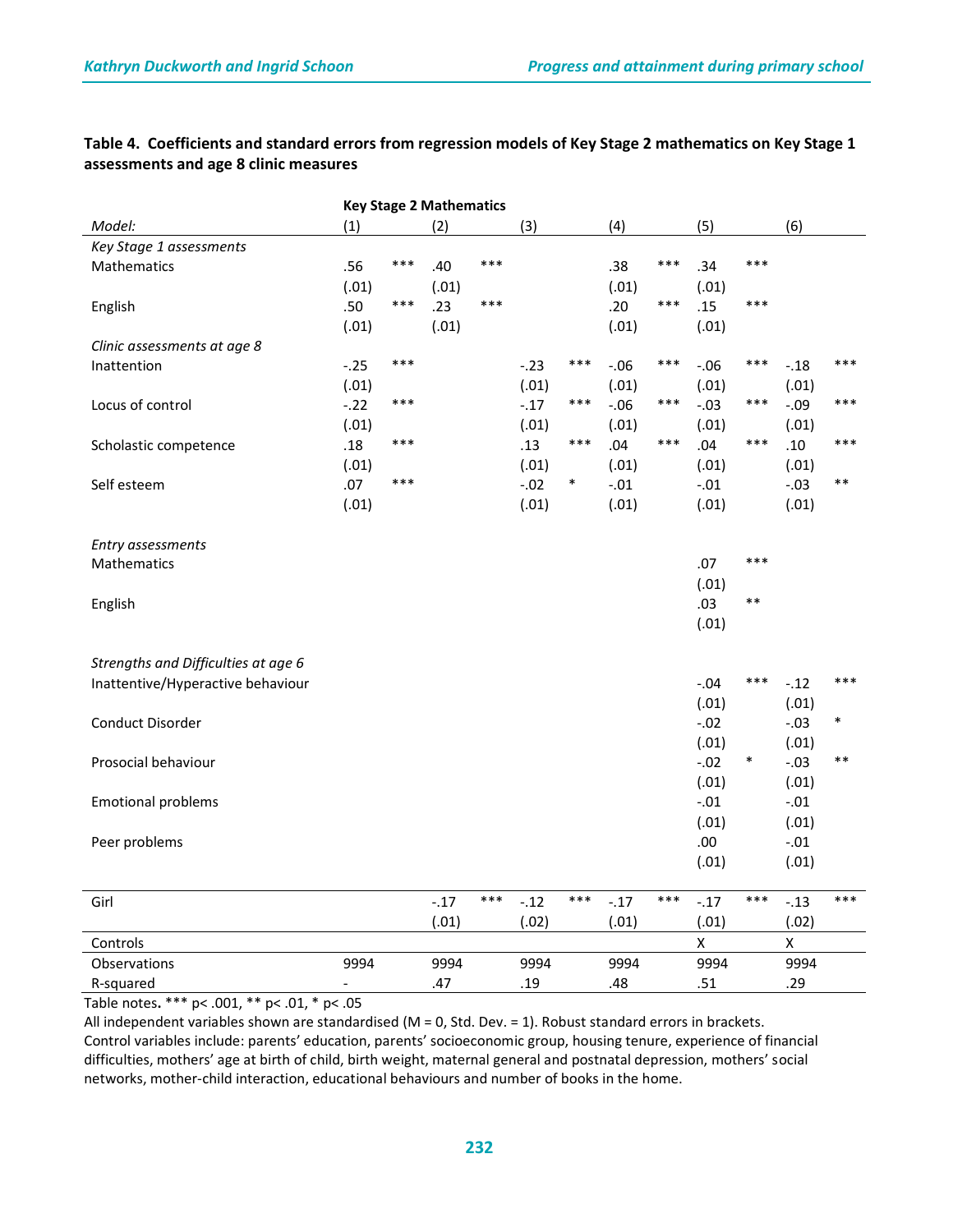| <b>Key Stage 2 English</b>          |               |       |       |       |        |       |        |       |        |       |        |       |  |
|-------------------------------------|---------------|-------|-------|-------|--------|-------|--------|-------|--------|-------|--------|-------|--|
|                                     | Model:<br>(1) |       | (2)   |       |        | (3)   |        | (4)   |        | (5)   |        | (6)   |  |
| Key Stage 1 assessments             |               |       |       |       |        |       |        |       |        |       |        |       |  |
| Mathematics                         | .41           | ***   | .14   | ***   |        |       | .11    | $***$ | .08    | $***$ |        |       |  |
|                                     | (.01)         |       | (.01) |       |        |       | (.01)  |       | (.01)  |       |        |       |  |
| English                             | .52           | $***$ | .41   | $***$ |        |       | .39    | $***$ | .33    | $***$ |        |       |  |
|                                     | (.01)         |       | (.01) |       |        |       | (.01)  |       | (.01)  |       |        |       |  |
| Clinic assessments at age 8         |               |       |       |       |        |       |        |       |        |       |        |       |  |
| Inattention                         | $-.22$        | ***   |       |       | $-.18$ | ***   | $-.04$ | $***$ | $-.05$ | ***   | $-.14$ | $***$ |  |
|                                     | (.01)         |       |       |       | (.01)  |       | (.01)  |       | (.01)  |       | (.01)  |       |  |
| Locus of control                    | $-.19$        | $***$ |       |       | $-.15$ | ***   | $-.06$ | $***$ | $-.04$ | ***   | $-.08$ | ***   |  |
|                                     | (.01)         |       |       |       | (.01)  |       | (.01)  |       | (.01)  |       | (.01)  |       |  |
| Scholastic competence               | .14           | ***   |       |       | .08    | $***$ | .01    |       | .01    |       | .06    | ***   |  |
|                                     | (.01)         |       |       |       | (.01)  |       | (.01)  |       | (.01)  |       | (.01)  |       |  |
| Self esteem                         | .08           | ***   |       |       | .00    |       | .01    |       | .01    |       | .00    |       |  |
|                                     | (.01)         |       |       |       | (.01)  |       | (.01)  |       | (.01)  |       | (.01)  |       |  |
|                                     |               |       |       |       |        |       |        |       |        |       |        |       |  |
| Entry assessments                   |               |       |       |       |        |       |        |       |        |       |        |       |  |
| Mathematics                         |               |       |       |       |        |       |        |       | .03    | ***   |        |       |  |
|                                     |               |       |       |       |        |       |        |       | (.01)  |       |        |       |  |
| English                             |               |       |       |       |        |       |        |       | .06    | ***   |        |       |  |
|                                     |               |       |       |       |        |       |        |       |        |       |        |       |  |
|                                     |               |       |       |       |        |       |        |       | (.01)  |       |        |       |  |
| Strengths and Difficulties at age 6 |               |       |       |       |        |       |        |       |        |       |        |       |  |
| Inattentive/Hyperactive behaviour   |               |       |       |       |        |       |        |       | $-.04$ | ***   | $-.11$ | $***$ |  |
|                                     |               |       |       |       |        |       |        |       | (.01)  |       | (.01)  |       |  |
| Conduct Disorder                    |               |       |       |       |        |       |        |       | $-.01$ |       | $-.03$ | $***$ |  |
|                                     |               |       |       |       |        |       |        |       | (.01)  |       | (.01)  |       |  |
| Prosocial behaviour                 |               |       |       |       |        |       |        |       | $-.01$ |       | $-.02$ | $***$ |  |
|                                     |               |       |       |       |        |       |        |       | (.01)  |       | (.01)  |       |  |
| <b>Emotional problems</b>           |               |       |       |       |        |       |        |       | .00    |       | .00    |       |  |
|                                     |               |       |       |       |        |       |        |       | (.01)  |       | (.01)  |       |  |
| Peer problems                       |               |       |       |       |        |       |        |       | $-.01$ |       | $-.01$ |       |  |
|                                     |               |       |       |       |        |       |        |       | (.01)  |       | (.01)  |       |  |
|                                     |               |       |       |       |        |       |        |       |        |       |        |       |  |
| Girl                                |               |       | .12   | $***$ | .23    | $***$ | .12    | $***$ | .11    | $***$ | .21    | $***$ |  |
|                                     |               |       | (.01) |       | (.01)  |       | (.01)  |       | (.01)  |       | (.01)  |       |  |
| Controls                            |               |       |       |       |        |       |        |       | X      |       | X      |       |  |
| Observations                        | 9994          |       | 9994  |       | 9994   |       | 9994   |       | 9994   |       | 9994   |       |  |
| R-squared                           |               |       | .46   |       | .20    |       | .48    |       | .51    |       | .32    |       |  |

#### **Table 5. Coefficients and standard errors from regression models of KS2 English on KS1 assessments and age 8 clinic measures**

Table notes**.** \*\*\* p< .001, \*\* p< .01, \* p< .05

All independent variables shown are standardised (M = 0, Std. Dev. = 1). Robust standard errors in brackets. Control variables include: parents' education, parents' socioeconomic group, housing tenure, experience of financial difficulties, mothers' age at birth of child, birth weight, maternal general and postnatal depression, mothers' social networks, mother-child interaction, educational behaviours and number of books in the home.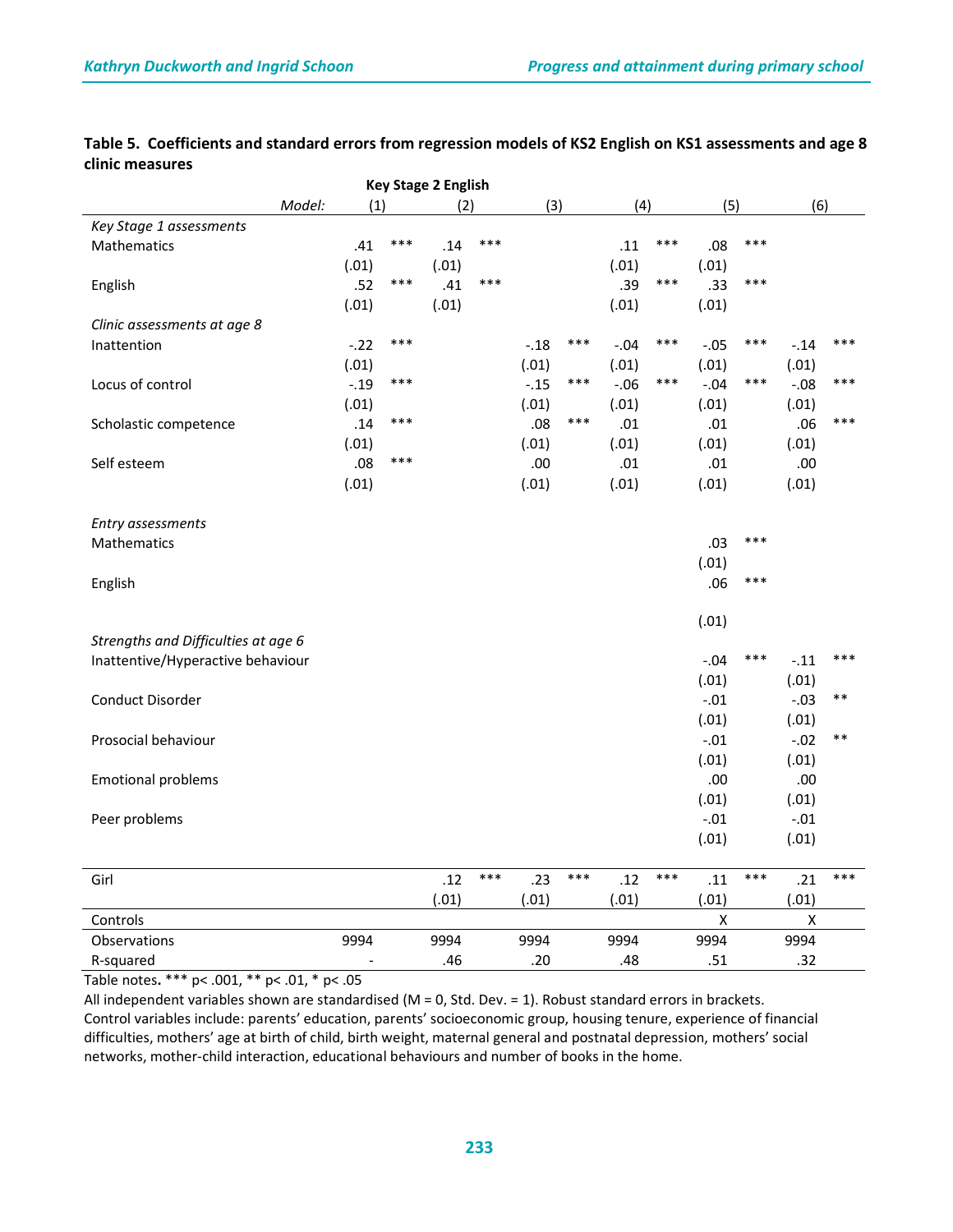Beginning with the bivariate relationships shown in Model 1, all the coefficients are statistically significant in the expected direction.<sup>x</sup> As expected, the KS1 coefficients are largest, followed by inattention. Taken together, the results support the claim regarding the simple predictiveness of a broad set of skills for subsequent academic achievement.

Models 2 and 3 estimate models when both KS1 achievement measures and, respectively, all five age 8 clinic assessments are included. Model 2 highlights the domain-specific continuity in Key Stage assessments, whereby earlier mathematics is more predictive of later mathematics than later English score and vice versa. The bivariate relationships are reduced for both KS1 measures when they are included simultaneously, but it is interesting to note that the overall measure of KS1 literacy is more predictive of later mathematics than earlier mathematics is for subsequent English, reflecting the fundamental need to be able to read and write to do well in mathematics. For both KS2 outcomes considered, just under half of the variance is explained by the KS1 tests alone, 47% for mathematics and 46% for English. In Model 3, of the clinic assessments, age 8 inattention remains the most important predictor of both KS2 English and mathematics, followed by locus of control and scholastic competence. Approximately 20% of the variance in the KS2 outcomes is explained by these four variables. In Model 4, all the key independent variables are included in the estimation. The associations of both KS1 measures are reduced further, but those for attention and individual adjustment drop considerably – often by three quarters and for some, to the point of statistical insignificance. Thus, it appears that important portions of the simple associations between achievement at the end of primary school and middle childhood capabilities, are the result of their mutual correlation.

Estimates presented in Model 5 are derived from our preferred model of the "effects" of early skills and capabilities on KS2 attainment, which adjust the bivariate associations for prior attainment and selfregulation and for family and child characteristics. These results again show a very strong pattern of stability within the Key Stage assessments, with the KS1 tests being substantial predictors of both subsequent KS2 English and mathematics achievement, conditional on earlier levels of attainment, attentional skills and related features of self-regulation and individual adjustment, as well as other comprehensive measures of the child and family background characteristics. Moreover, the size of these estimates on the key independent variables hardly change when these additional control sets are introduced, with both KS1 predictors, attentional skills, locus of control and, for mathematics, scholastic competence remaining highly statistically significant. The results also show that girls do better in KS2 English, but boys do better in mathematics.

As noted above, the strength of these relationships is strongest within subject areas, reflecting strong within-domain continuity, with attentional skills and locus of control being roughly equal in size for both KS2 outcomes. For example, the conditional estimates show that each standard deviation increase in mathematics achievement over the KS1 period, results in an additional .34 of a level in KS2 mathematics - this equates to approximately 8 months' progress. There is also evidence that development in literacy and numeracy skills over the KS1 period is important for later cross-domain outcomes – particularly regarding prior literacy skills. For example, a one unit increase in KS1 literacy, results on average, in an increase of .15 of a level in KS2 mathematics – roughly 4 months' progress. An increase in one level in KS1 mathematics raises KS2 English attainment by .08 of a level, or 2 months' learning.

The final model, Model 6, includes earlier controls for individual adjustment and our comprehensive control set, but not the attainment measures, in order to highlight the relative magnitude of the attention and related self-regulatory skills measured at age 8, which may be diminished owing to the strong degree of continuity in the Key Stage assessments. For both KS2 English and mathematics, the measure of inattention is at least twice the size of the other predictors, and is the coefficient most reduced through the inclusion of the attainment measures, suggesting, in line with the correlations reported above and literature reviewed, that attentional skills are a particularly salient element of academic achievement and performance.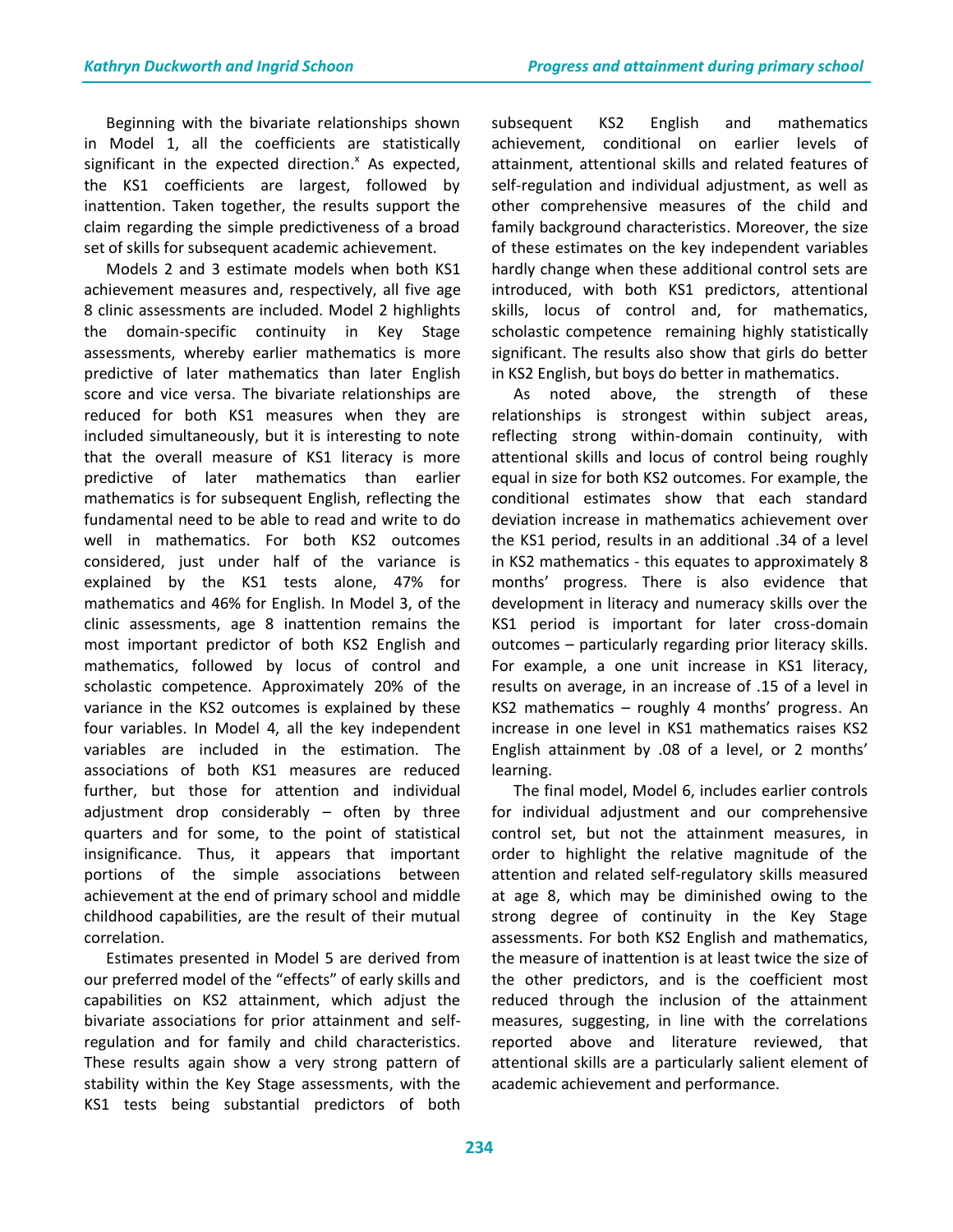# **Discussion**

#### **Stability and change in primary school attainment**

 In line with other developmental research, the results presented here emphasise a high degree of continuity in academic attainment. Examination of the correlations, transition matrices, and regression models all indicate a great deal of stability in attainment in the primary school National Curriculum tests. The majority of pupils are advancing the expected two levels over the KS2 period, more so at the top end of the KS1 distribution, and at an average level, progression between Key Stage 1 and 2 appears remarkably stable. However, detailed consideration of the transition matrices, suggests that there is also some movement away from this "normative" pattern in pupils' progression during primary school. That is, although the majority of pupils are advancing the expected two levels over the KS2 period, there are others who buck this trend, both accelerating from and falling off these average 'target' trajectories. In future analysis, we hope to concentrate in more detail on these "off-diagonal" individuals, to investigate what predicts this departure, and how it relates to subsequent performance, as well as the extent to which it might result from mis-classification.

 These findings support earlier work by Feinstein (2004) and Schoon (2006) which report mobility in the relative position of pupils' attainment in primary and secondary school for the 1958 National Child Development Study (NCDS) and 1970 British Cohort Study (BCS). Using similar quartile-based transition matrix analysis, Feinstein (2004) shows that, in the NCDS, 35 per cent of those in the bottom quartile of general academic ability at age 7, have 'escaped', i.e. are no longer in, the bottom quartile by age 11. Conversely the probability of 'dropping out' of the top quartile between 7 and 11 is 44 per cent. For the 1970 cohort, the escape rate from the bottom quartile between 5 and 10 years was 46 per cent and the drop out rate from the top quartile was 50 per cent. The results presented in this paper show a similar likelihood of escaping the bottom quartile, with 37% per cent of pupils moving out of the bottom quartile by KS2 for mathematics and a higher probability, nearly 43%, of exiting the top quartile. $x_i$ 

#### **Effects within and between subjects**

In line with other research (for example, Melhuish et al 2006), these results also demonstrate the strength of within-subject influences of pupils' literacy and numeracy skills. As children move from early childhood into middle childhood and gain increasing experiences of formal education, they become more adept at acquiring new information and using this to develop more mature modes of thought. Consequently, specific literacy and numeracy skills become more advanced as children move through primary school and thus show greater within-domain continuity over time. Feinstein (1998) also finds evidence of cross-domain skills in the early years, which lessen with experience of formal schooling. The relative contribution of attentional skills, however, is roughly the same for both KS2 mathematics and English, reflecting the ways in which attentional resources underpin educational success, broadly defined.

Further research is required to establish the longitudinal stability and validity of the Key Stage curriculum assessments, and whether the high degree of stability observed in these assessments signals genuine continuity in development and resulting attainment, or is merely a product of common assessment.

#### **The relative importance of attentional skills**

Like those of Duncan et al (2007) and Breslau et al (2009, 2010), the results presented here show evidence of the important role of attention skills in predicting later achievement. The measure of inattention at age 8 carries particularly strong negative predictions for both measures of achievement at the end of primary school. Moreover, when the KS1 and entry assessment measures are excluded from the estimation (Model 6), the coefficients for inattention increase considerably, by approximately three times, indicating that measures of school performance also measure aspects of attention-related skills. This finding is consistent with other research, highlighting that attentional skills operate independently of cognitive ability (Alexander et al 1993; Duncan et al 2007; McClelland et al 2000; Yen et al 2004). These findings thus suggest that, to the extent that pupils' poor attentional skills can be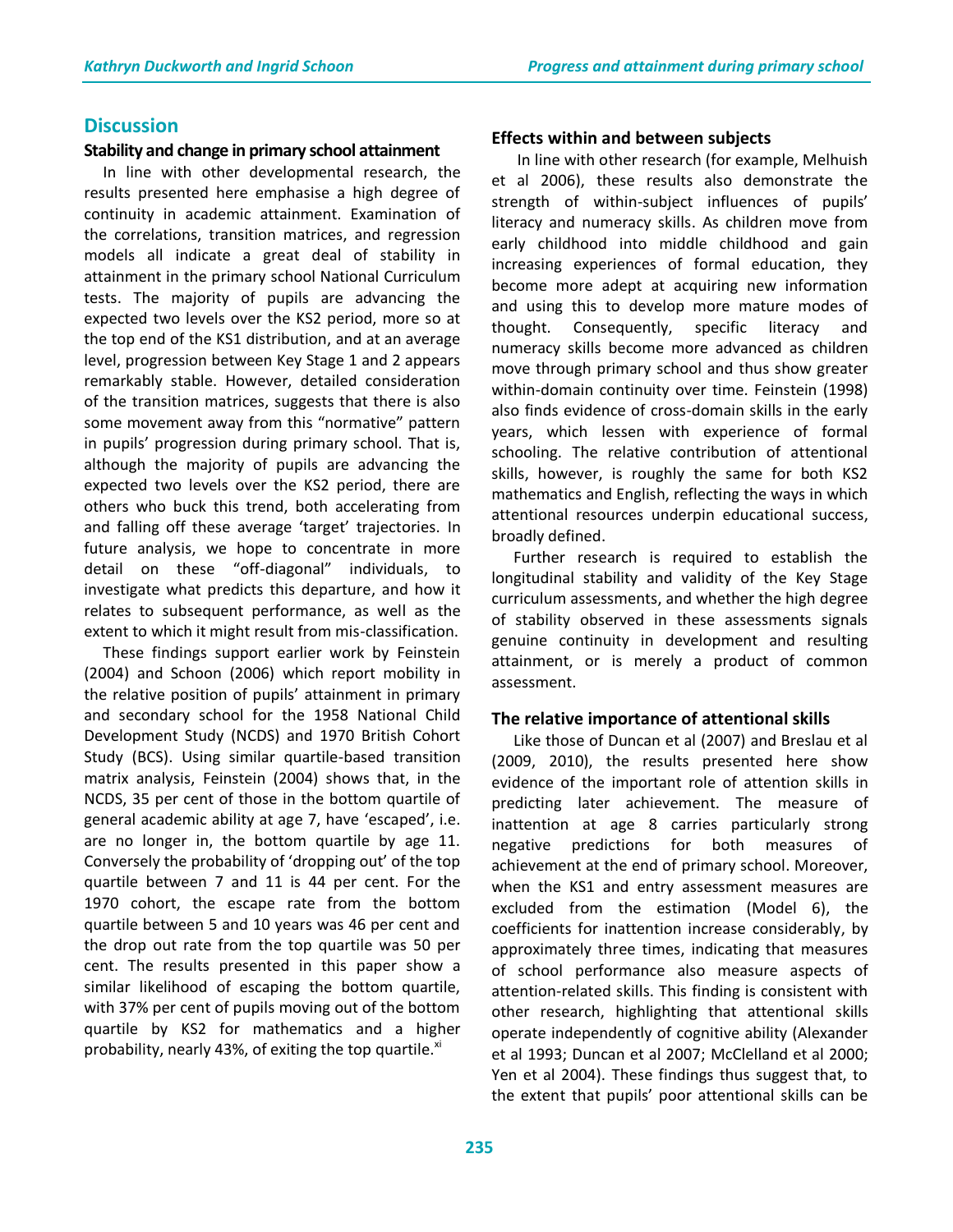improved in the early school years, their potential for academic achievement might be improved as well.

The earlier SDQ measure of inattentive/ hyperactive behaviour also shows a strong negative association with achievement at the end of primary school, over and above the age 8 TEACh assessment of attentional skills. As noted above, attention is not a unitary brain process, and several authors note the difficulties faced by psychometrists in capturing such a construct with precision (Manly et al 2001). That both the behavioural manifestation of attention problems reflected in the maternal report of the SDQ,<sup>xii</sup> and the individual performance-based measures of attentional control, independently predict academic achievement, reflects such complexity.

Future research would thus benefit from studies which illuminate the natural course of development in both attention-related skills, related behavioural problems and the interactions between them during primary school, examining whether there is variation by gender, social background or at different skill levels. For example, recent research from the US by Diprete and Jennings (2009) finds gender differences in the acquisition of attention and related selfregulation skills, and shows that it is this difference that explains a considerable proportion of the gender gap in academic outcomes during early schooling. Their results indicate that boys get roughly the same academic return to social and behavioural skills as their female peers, but girls retain an advantage both because they start school with more advanced selfregulatory skills and because their skill advantage grows over time. Breslau et al (2010) also suggest that changes in self-regulation skills occurring during middle childhood, may be an important mechanism for the observed declines in academic achievement of some children during this period.

# **The role of the wider developmental context**

The results of the multiple regression analyses indicate that the substantial continuity observed in the Key Stage assessments is fairly independent of wider developmental contexts. The four KS1 scores alone, account for 47% and 46% of the variance in KS2 mathematics and English assessments respectively, and when comprehensive controls for family background, parenting, and earlier child-level skills and capabilities are entered into the regression estimation, the proportion of variance explained does not substantially increase. That is not to say that features of the child and their family background do not matter for attainment in primary school, but that family background factors might have already exerted their considerable influence in the pre-school years (Feinstein 2003; Schoon 2006; Schoon et al (this issue). Furthermore, research by Sacker and colleagues (2002) demonstrates the importance of the timing of contextual influences on children's development, and suggests that family influences, such as parental involvement, become less important and school composition more so, in relation to educational achievement and psychosocial adjustment, as children move from middle to late childhood. An important avenue for research to pursue in the future, would be to similarly decompose the differential impact of changing contextual influences on attentional skills over time.

The analyses presented in this study show that while the average picture in children's academic achievement during primary school is one of stability, in line with the literature reviewed in the introduction, there is considerable mobility in attainment. Academic achievement is far from set in stone, yet neither is it a function of cognitive competencies alone, but a multi-dimensional construct involving skills and support structures that enable pupils to regulate their own learning. The results presented here thus highlight the need to understand better the balances of stability and change, continuity and discontinuity, alongside more holistic approaches and definitions of educational success, in order that all children are to be able to make the most of their learning opportunities and make good progress. Recognition and appreciation of these shifts and fluctuations are central to a focus on personalised learning, and are fundamental to closing the attainment gaps. Failure to appreciate this malleability is likely to lead to over-determining the meaning of these tests, and the result is likely to be that under-achievement becomes entrenched.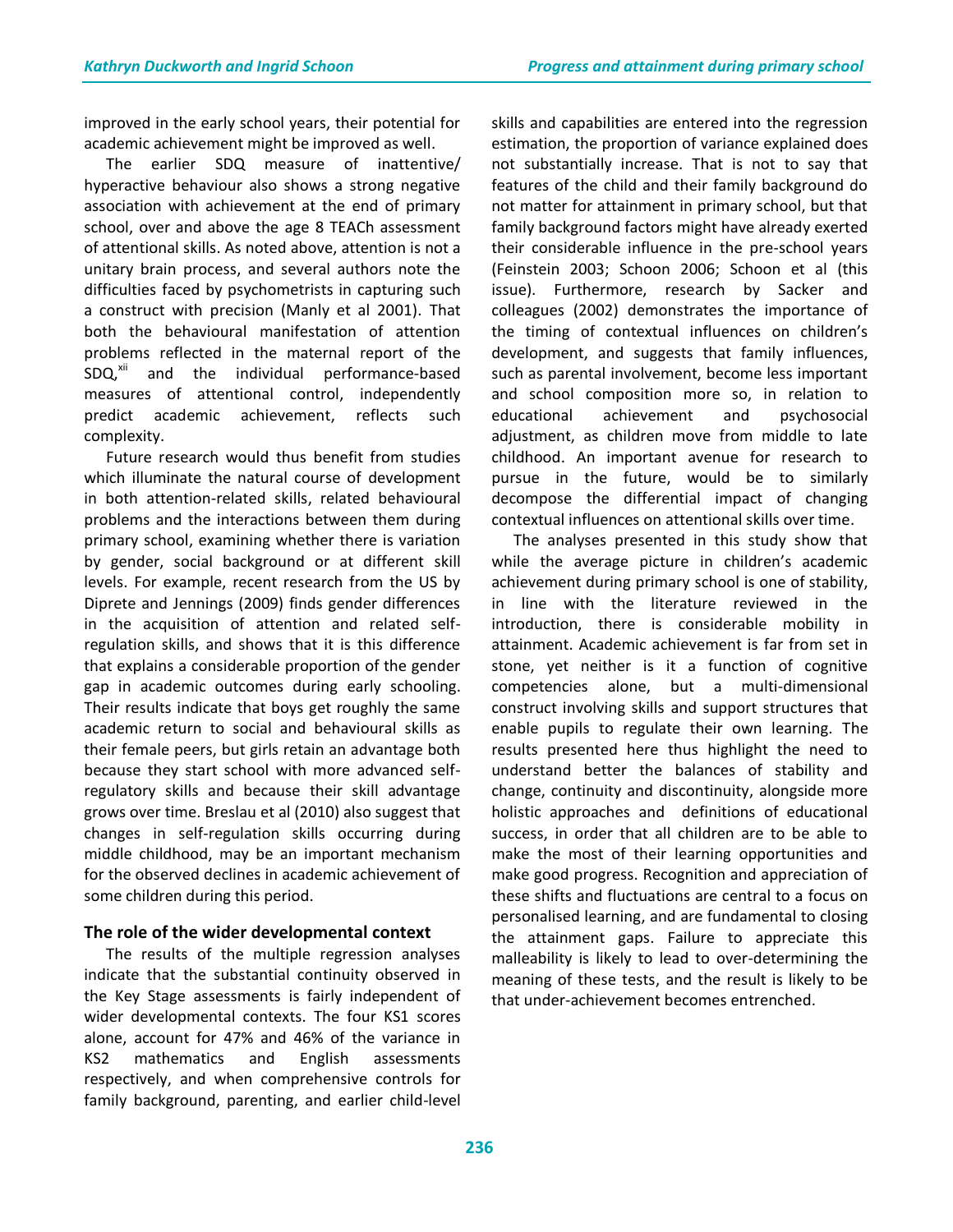## **Acknowledgements**

The analysis and writing of this paper were supported by grants from the UK Economic and Social Research Council (ESRC): RES-594-28-0001 and RES-060-23-0011. Those who carried out the original collection of the data bear no responsibility for its further analysis and interpretation.

We are grateful to all the mothers who took part in the study and to the midwives for their cooperation and help in recruitment. The whole ALSPAC Study Team comprises interviewers, computer technicians, laboratory technicians, clerical workers, research scientists, volunteers and managers who continue to make the study possible. The ALSPAC study has been supported by funding from the Medical Research Council, the Wellcome Trust, UK government departments, medical charities and others, and is part of the World Health Organisationinitiated European Longitudinal Study of Pregnancy and Childhood.

#### **References**

- Alexander KL, Entwisle DR and Dauber SL. (1993) First grade classroom behavior: its short- and long-term consequences for school performance. *Child Development*, 64, 801-814.
- Barriga AQ, Doran JW, Newell SB, Morrison EM, Barbetti V and Robbins BD. (2002) Relationships between problem behaviors and academic achievement in adolescents: the unique role of attention problems. *Journal of Emotional and Behavioral Disorders,* 10(4), 233-240.
- Blackwell LS, Trzesniewski K and Dweck CS. (2007) Implicit theories of intelligence predict achievement across an adolescent transition: a longitudinal study and an intervention. *Child Development,* 78(1), 246-263.
- Blanden J and Machin S. (2007) *Recent changes in intergenerational mobility in Britain*. The Sutton Trust, London.

Breslau J, Breslau N, Bohnert K, Lucia VC and Schweitzer J. (2009) The impact of early behavior disturbances on academic achievement in high school. Pediatrics, 123(6), 1472-1476.

Breslau N, Breslau J, Peterson E, Miller E, Lucia VC, Bohnert K et al. (2010) Change in teachers' ratings of attention problems and subsequent change in academic achievement: a prospective analysis. *Psychological Medicine*, 40, 159-166.

- Chan RCK, Lai MK and Robertson IH. (2006) Latent structure of the Test of Everyday Attention in a non-clinical Chinese sample. *Archives of Clinical Neuropsychology,* 21*,* 477-485.
- Collins WA. (1984) *Development during middle childhood*. National Academy Press,
- Washington, DC.
- Cox JL, Holden JM and Sagovsky R. (1987) *Edinburgh Postnatal Depression Scale (EPDS)*. Department of Psychiatry, University of Edinburgh.
- Crown S and Crisp AH. (1979) *Manual of the Crown-Crisp Experiential Index*. Hodder and Stoughton, London.
- Deci EL and Ryan RM. (1987) The support of autonomy and the control of behavior. *Journal of Personality and Social Psychology*, 53(6), 1024-1037.
- Department for Education and Skills (2003). Statistics First Release Bulletin SFR 33/2003: [http://www.dcsf.gov.uk/rsgateway/DB/SFR/s000433/sfr33-2003.pdf.](http://www.dcsf.gov.uk/rsgateway/DB/SFR/s000433/sfr33-2003.pdf)
- Department for Education and Skills. (2006) *Making Good Progress: How can we help every pupil to make good progress at school?* Consultation document.
- Diamond A, Barnett WS, Thomas J and Munroe S. (2007) Preschool program improves cognitive control. *Science,*  318*,* 1387-1388
- Diprete TA and Jennings JL. (2009) *Social/Behavioral skills and the gender gap in early educational achievement*  (CPRC Working Paper No. 09-08). Columbia Population Research Center, New York.
- Duncan G J, Dowsett C J, Claessens A, Magnuson K, Huston AC, Klebanov P, Pagani LS, Feinstein L, Engel M, Brooks-Gunn J, Sexton H, Duckworth K and Japel C. (2007). School Readiness and Later Achievement. *Developmental Psychology,* 43(6), 1428-1446.
- Feinstein L. (1998) *Pre-School Educational Inequality: British Children in the 1970 Cohort* (Discussion Paper 404). Centre for Economic Performance, London.
- Feinstein L. (2004) Mobility in pupils' cognitive attainment during school life. *Oxford Review of Economic Policy*, 20(2), 213-229.
- Feinstein L and Bynner J. (2004) The importance of cognitive development in middle childhood for adulthood socioeconomic status, mental health, and problem behaviour. *Child Development*, 75(5), 1329-1339.
- Golding J, Pembrey M, Jones R and the ALSPAC Study Team. (2001) The Avon Longitudinal Study of Parents and Children. I. Study methodology. *Paediatric Perinatal Epidemiology*, 15*,* 74–87.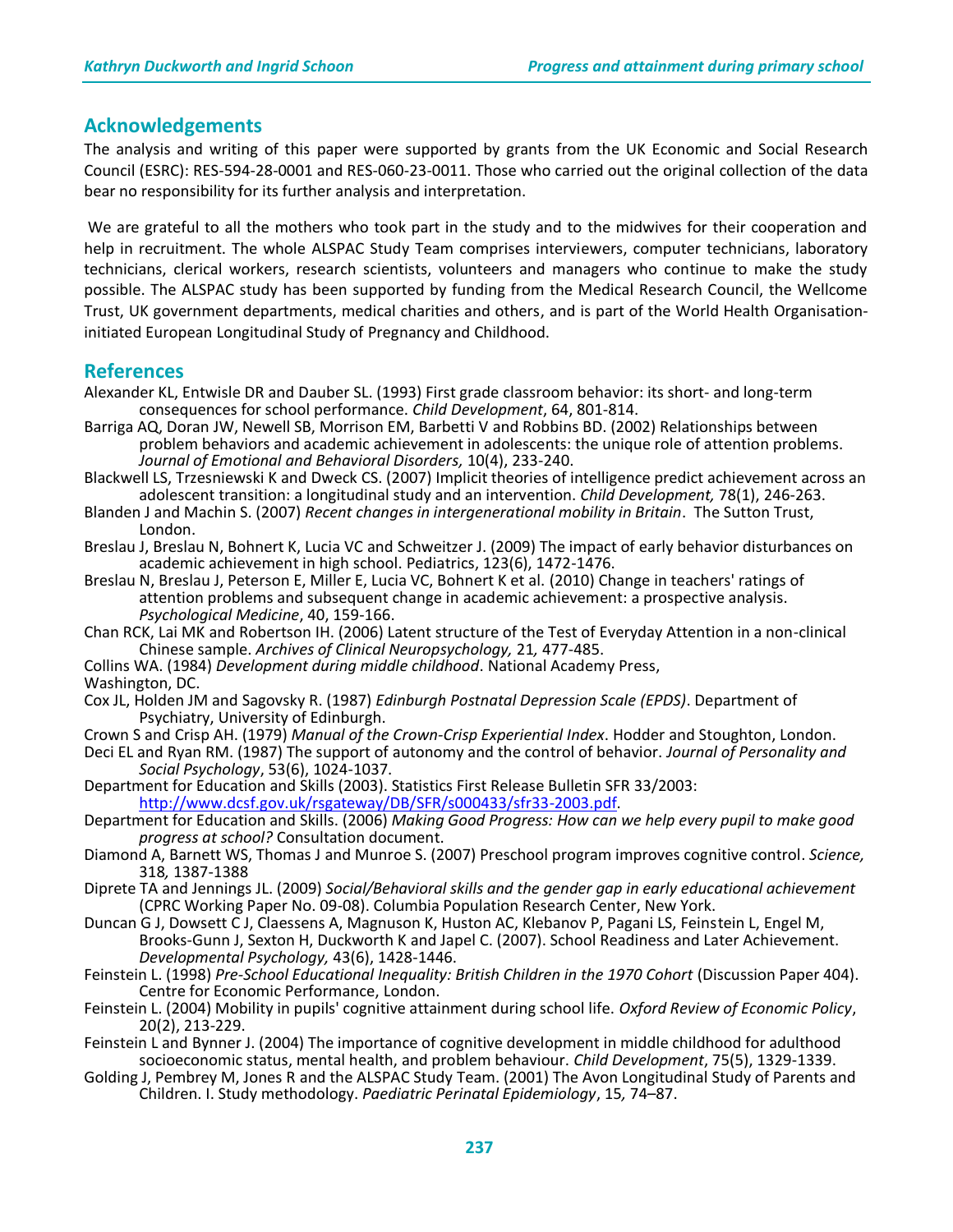- Goldstein H. (2009) Handling attrition and non-response in longitudinal data. *Longitudinal and Life Course Studies,* 1(1*),* 63-72.
- Goodman R. (1997) The Strengths and Difficulties Questionnaire: a Research Note. *Journal of Child Psychology and Psychiatry,* 38, 581-586.

Hallam S, Rhamie J and Shaw J. (2006) *Evaluation of the Primary Behaviour and Attendance Pilot* (RR 717). Department for Education and Skills, London.

Harter S. (1982) The perceived competence scale for children. *Child Development,* 53, 87-97.

Heckman JJ and Rubinstein Y. (2001) The importance of noncognitive skills: lessons from the GED Testing Program. *The American Economic Review,* 91(2), 145-149.

- Heckman JJ, Stixrud J and Urzua S. (2006) The effects of cognitive and non-cognitive abilities on labor market outcomes and social behavior. *Journal of Labor Economics,* 24*,* 411-482.
- Hiebert J and Wearne D. (1996) Instruction, understanding, and skill in multidigit addition and subtraction. *Cognition and Instruction,* 14, 251-283.
- Huang-Pollock CL, Carr TH and Nigg JT. (2002) Development of selective attention: perceptual load influences early versus late attentional selection in children and adults. *Developmental Psychology,* 38*,* 363-375.
- Huston AC and Ripke MN. (2006) *Developmental contexts in middle childhood*. New York: Cambridge University Press.
- Keating DP. (2004) Cognitive and brain development. In RJ Lerner and LD Steinberg eds. *Handbook of adolescent psychology.* Pp 45-84, 2nd vol, Wiley & Sons, New York.
- Kowleski-Jones L and Duncan GJ. (1999) The Structure of Achievement and Behavior across Middle Childhood. *Child Development*, 70(4), 930-943.
- Lefcourt H. (1982) *Locus of control: current trends in theory and research*. (2nd ed). Lawrence Erlbaum, Hillsdale, NJ.
- Leppänen U, Niemi P, Aunola K and Nurmi J. (2006) Development of reading and spelling Finnish from preschool to Grade 1 and Grade 2. *Scientific studies of reading,* 10(1), 3-30.
- Levačid R, Jenkin A, Vignoles A, Steele F and Allen R. (2005) *Estimating the relationship between school resources and pupil attainment at Key Stage 3.* (Research Report No.679). DfES, London.
- Manly T, Anderson V, Nimmo-Smith I, Turner A, Watson P and Robertson IH. (2001) The differential assessment of children's attention: The Test of Everyday Attention for Children (TEA-Ch), normative sample and ADHD performance. *Journal of Child Psychology and Psychiatry,* 42(8), 1065-1081.
- McCall RB, Appelbaum MI and Hogarty PS. (1973) Developmental changes in mental performance. *Monographs of the Society for Research in Child Development*, 38 (3, Serial No. 150).
- McClelland M, Morrison FJ and Holmes DL. (2000) Children at risk for early academic problems: the role of learning-related social skills. *Early Childhood Research Quarterly*, 15, 307-329.
- Melhuish E, Romaniuk H, Sammons P, Sylva K, Siraj-Blatchford I and Taggart B. (2006) *The effectiveness of primary schools in England in Key Stage 2 for 2002, 2003 and 2004*. DfES / Institute of Education, London.
- Nowicki S and Duke MP. (1974) A preschool and primary internal-external control scale. *Developmental Psychology,* 10*,* 874-881.
- Posner MI and Petersen SE. (1990) The attention system of the human brain. *Annual Review of Neuroscience,* 13, 25-42.
- Pungello EP, Kupersmidt JB, Burchinal MR and Patterson CJ. (1996) Environmental risk factors and children's achievement from middle childhood to early adolescence*. Developmental Psychology,* 32(4), 755-767.
- Raver CC, Smith-Donald R, Hayes T and Jones SM. (2005) *Self-regulation across differing risk and sociocultural contexts: preliminary findings from the Chicago School Readiness Project*. Paper presented at the biennial meeting of the Society for Research in Child Development, Atlanta, GA.
- Rimm-Kaufmann SE, Fan X, Chiu Y and You W. (2007) The contribution of the responsive classroom approach on children's academic achievement: results from a three year longitudinal study. *Journal of School Psychology,* 45*,* 401-421.
- Robertson IH. Ward T, Ridgeway V and Nimmo-Smith I. (1996) The structure of normal human attention: the Test of Everyday Attention. *Journal of the International Neuropsychological Society*, 2, 525-534.
- Rubin DB. (1987) *Multiple Imputation for Nonresponse in Surveys*. Wiley and Sons, New York.
- Sacker A, Schoon I and Bartley M. (2002) Social inequality in educational achievement and psychosocial adjustment throughout childhood: magnitude and mechanisms. *Social Science and Medicine,* 55, 863- 880.
- Scarborough HS. (2001) Connecting early language and literacy to later reading (dis)abilities: evidence, theory, and practice. In SB Neuman and DK Dickinson. eds. *Handbook of early literacy research*. The Guilford Press, New York.